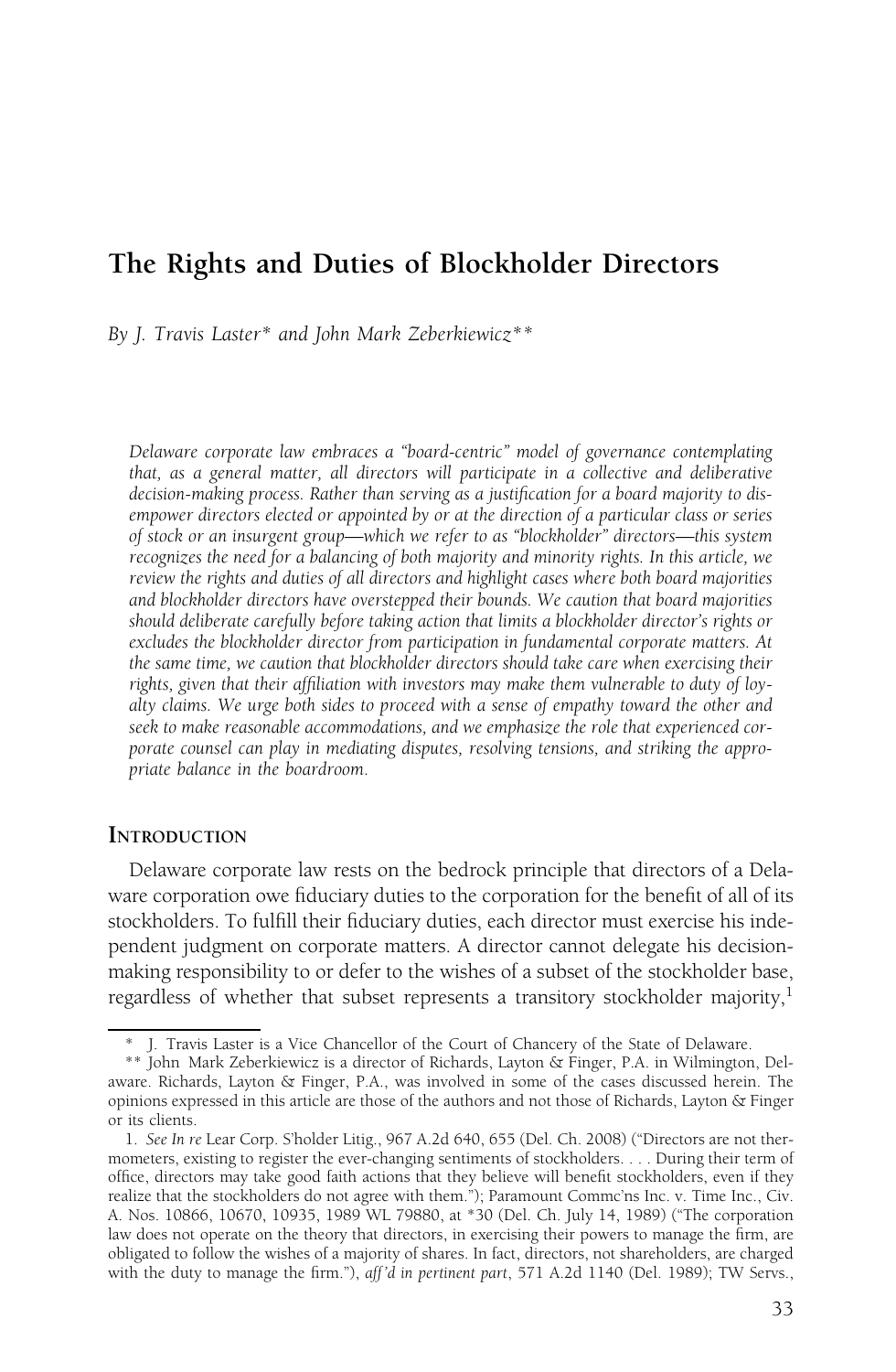comprises the holders of a particular class or series of stock with the special right to elect that particular director,<sup>2</sup> or consists of a single controlling stockholder.<sup>3</sup> Incumbent directors often invoke their need to exercise independent fiduciary judgment in M&A settings to justify maintaining the board's chosen course of action rather than choosing an alternative that many stockholders favor.<sup>4</sup> But the

2. See, e.g., Phillips v. Insituform of N. Am., Inc., Civ. A. No. 9173, 1987 WL 16285, at \*10 (Del. Ch. Aug. 27, 1987) (holding that Delaware law "does not recognize a special duty on the part of directors elected by a special class to the class electing them"); see also In re Trados Inc. S'holder Litig., Civ. A. No. 1512-CC, 2009 WL 2225958, at \*7 (Del. Ch. July 24, 2009) (stating that, "in circumstances where the interests of the common stockholders diverge from those of the preferred stockholders, it is possible that a director could breach her duty by improperly favoring the interests of the preferred stockholders over those of the common stockholders" and that the "plaintiff can avoid dismissal if the Complaint contains well-pleaded facts that demonstrate that the director defendants were interested or lacked independence with respect to this decision"). Cf. Red Oak Fund, L.P. v. Digirad Corp., Civ. A. No. 8599-VCN, 2013 WL 5740103, at \*13 (Del. Ch. Oct. 23, 2013) (rejecting insurgent's claim that the board of directors failed to disclose information that would have been helpful to the insurgent because such a duty "clashe[d] with the well-established principles that teach that disclosure of material information . . . must be to all stockholders to inform their voting decisions," such that, if the board in fact owed a duty to disclose the information, "it would have to have been a duty the Board owed to all stockholders" and not a specific duty owed to the insurgent).

3. See Klaassen v. Allegro Dev. Corp., Civ. A. No. 8626-VCL, 2013 WL 5967028, at \*11 (Del. Ch. Nov. 7, 2013) (stating that "corporate directors do not owe fiduciary duties to individual stockholders" but rather "to the entity and to the stockholders as a whole" and that the proposition remains true "even if a single stockholder holds a controlling block"); Hollinger Inc. v. Hollinger Int'l, Inc., 858 A.2d 342, 387 (Del. Ch. 2004) ("The reality is that controlling stockholders have no inalienable right to usurp the authority of boards of directors that they elect. That the majority of a company's voting power is concentrated in one stockholder does not mean that that stockholder must be given a veto over board decisions when such a veto would not also be afforded to dispersed stockholders who collectively own a majority of the votes. Like other stockholders, a controlling stockholder must live with the informed (i.e., sufficiently careful) and good faith (i.e., loyal) business decisions of the directors unless the DGCL requires a vote. That is a central premise of our law, which vests most managerial power over the corporation in the board, and not in the stockholders.").

4. The Airgas, Inc. board's defense against Air Products and Chemicals, Inc.'s hostile takeover attempt—where "Air Products' advances [were] ongoing for over sixteen months, and Airgas's use of its poison pill [provided] the Airgas board over a full year to inform its stockholders about its view of Airgas's intrinsic value and Airgas's value in a sale transaction"—is one of the more notable examples. See Air Prods. & Chems., Inc. v. Airgas, Inc., 16 A.3d 48, 57 (Del. Ch. 2011). While the court found that "[a] board cannot 'just say no' to a tender offer," it held that, under Delaware law, a board that in good faith identifies a legitimate threat to the corporate enterprise may take measures to block the bid, thus effectively forcing the hostile bidder to use the ballot box to elect a board majority supportive of the bid. Id. at 54. (At the first annual meeting of Airgas's stockholders following Air Products' bid, Air Products had succeeded in electing three of its nominees to Airgas's staggered board. Once installed, however, those directors sided with the incumbents. As the court noted: "Air Products got what it wanted. Its three nominees got elected to the Airgas board and then questioned the directors about their assumptions. (They got answers.) They looked at the numbers themselves. (They were impressed.) They requested outside legal counsel. (They got it.) They requested a third outside financial advisor. (They got it.) And in the end, they joined in the board's view that Air Products' offer was inadequate." Id. at 123.) In addressing whether Airgas's board had perceived a legitimate threat, the court posed the following question: "[I]f a majority of stockholders want to tender into an inadequately priced offer, is that substantive coercion? Is that a threat that justifies continued maintenance of the poison pill? Put differently, is there evidence in the record that Airgas stockholders are so 'focused on the short-term' that they would 'take a smaller harvest in the swelter of August over a larger

Inc. v. SWT Acquisition Corp., Civ. A. Nos. 10427, 10298, 1989 WL 20290, at \*8 n.14 (Del. Ch. Mar. 2, 1989) ("While corporate democracy is a pertinent concept, a corporation is not a New England town meeting; directors, not shareholders, have responsibilities to manage the business and affairs of the corporation, subject however to a fiduciary obligation.").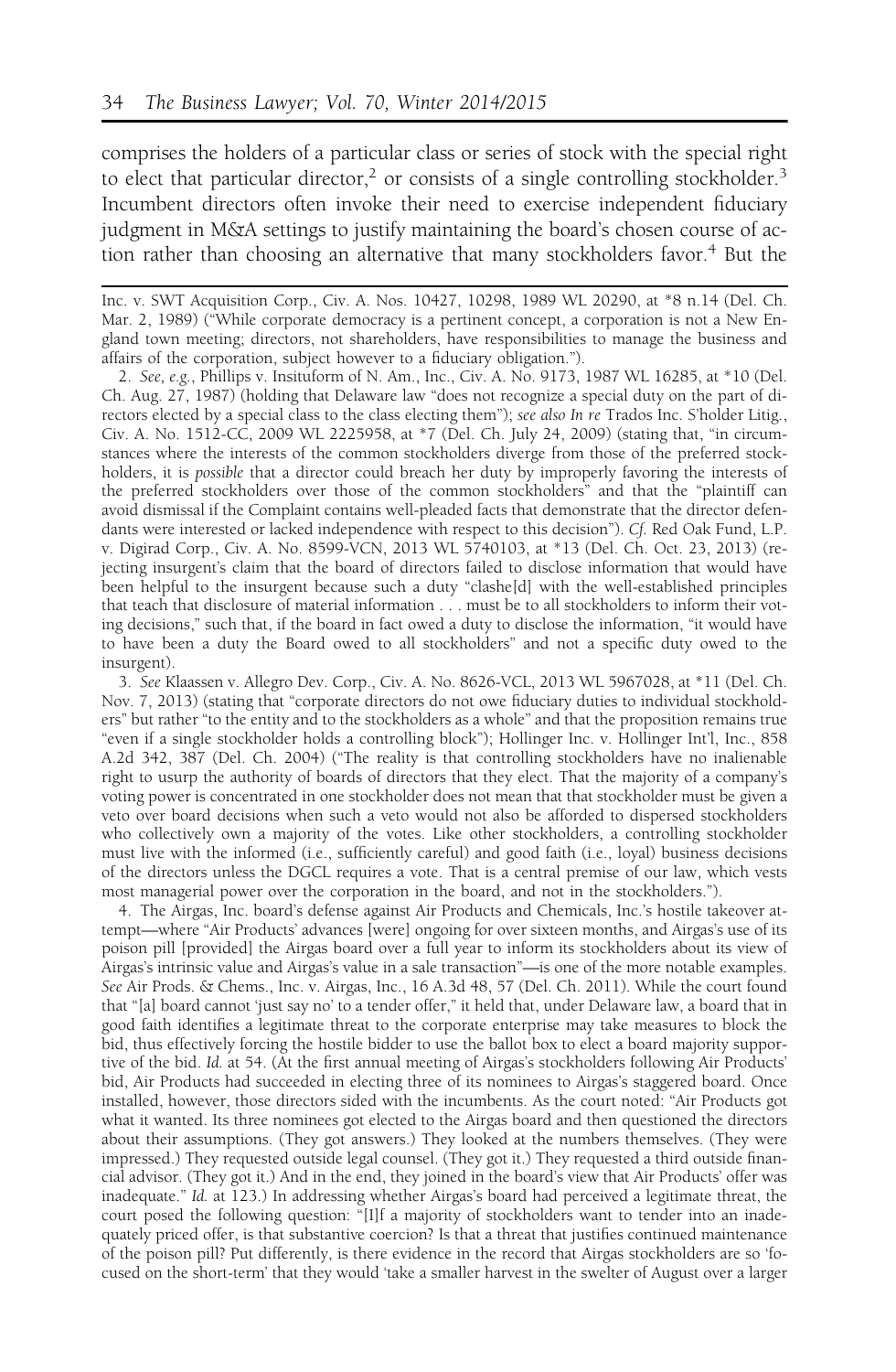principles apply equally to intra-board disputes among directors, and they have particular salience when one director is perceived—accurately or inaccurately to be exercising directorial powers for the benefit of a subset of the stockholder base. Typically this problem arises when one or more directors have been designated by a particular class or series of stockholders or were appointed at the behest of an insurgent group. We refer to these directors as "blockholder directors."5

This article discusses the rights and duties of blockholder directors. It starts from the premise that Delaware corporate law embraces a "board-centric" model of governance. This model expects that all directors will participate in a collective and deliberative decision-making process, and it therefore requires balancing both majority and minority rights. Properly understood, board-centrism is not a justification for a board majority to disempower a blockholder director. At the same time, individual director rights should not become a bludgeon for a boardroom bully to get his way. Not surprisingly, Delaware cases provide examples of situations where board majorities<sup>6</sup> and blockholder directors<sup>7</sup> have overstepped their bounds.

# I. DELAWARE'S BOARD-CENTRIC SYSTEM OF GOVERNANCE

Section 141(a) of the General Corporation Law of the State of Delaware (the "DGCL") provides that the corporation's business and affairs are managed by or under the direction of its board of directors.<sup>8</sup> This broad grant of authority confirms that the board of directors—not individual directors, officers, or stockholders—is ultimately responsible for the management of the corporation.<sup>9</sup> The

one in Indian Summer'?" Id. at 111. On that point, the court found that there was evidence from which it could be inferred that stockholders would tender into an inadequate offer, including that arbitrageurs, many of whom had purchased Airgas stock below the bid price, would be willing to tender into the offer regardless of Airgas's long-term value. Id.

<sup>5.</sup> Others have called them "constituency directors." E. Norman Veasey & Christine T. Di Guglielmo, How Many Masters Can a Director Serve? A Look at the Tensions Facing Constituency Directors, 63 BUS. LAW. 761 (2008).

<sup>6.</sup> See, e.g., Blaustein v. Lord Baltimore Capital Corp., Civ. A. No. 6685-VCN, 2013 WL 1810956 (Del. Ch. Apr. 30, 2013), aff 'd, 84 A.3d 954 (Del. 2014); Intrieri v. Avatex Corp., Civ. A. No. 16335- NC, 1998 WL 326608 (Del. Ch. June 12, 1998).

<sup>7.</sup> See, e.g., Shocking Techs., Inc. v. Michael, Civ. A. No. 7164-VCN, 2012 WL 4482838, at \*10 (Del. Ch. Oct. 1, 2012); see generally Zaucha v. Brody, Civ. A. No. 1568-NC, 1997 WL 305841, at \*3 (Del. Ch. June 3, 1997) ("Although we are not aware of any case where a director has been accused of inequitably manipulating the corporate governance process to oust other directors, presumably the prohibition against inequitable conduct would also apply to a dissident director."), aff 'd, 697 A.2d 749 (Del. 1997).

<sup>8.</sup> DEL. CODE ANN. tit. 8, § 141(a) (2011).

<sup>9.</sup> See McMullin v. Beran, 765 A.2d 910, 916 (Del. 2000) ("One of the fundamental principles of the Delaware General Corporation Law statute is that the business affairs of a corporation are managed by or under the direction of its board of directors." (citing DEL. CODE ANN. tit. 8, § 141(a))); see also Norte & Co. v. Manor Healthcare Corp., Civ. A. Nos. 6827, 6831, 1985 WL 44684, at \*3 (Del. Ch. Nov. 21, 1985) ("Stockholders are the equitable owners of the corporation's assets. However, the corporation is the legal owner of its property and the stockholders do not have any specific interest in the assets of the corporation. Instead, they have the right to share in the profits of the company and in the distribution of its assets on liquidation. Consistent with this division of interests, the directors rather than the stockholders manage the business and affairs of the corporation and the directors,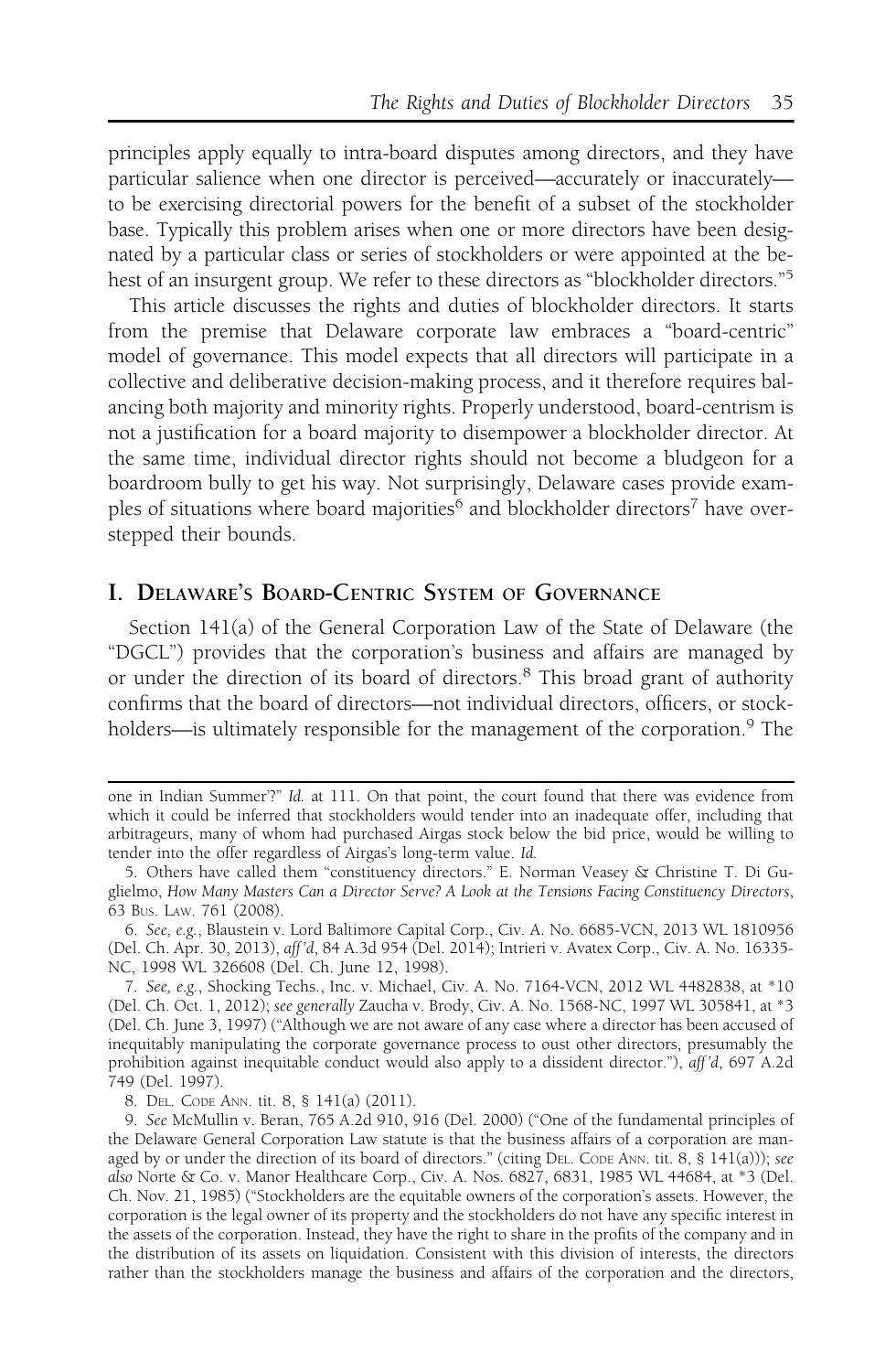DGCL's approach to corporate governance thus rests on the premise of director primacy and has been described as "board-centric."<sup>10</sup>

To say that Delaware has a board-centric model of governance, however, is not to expect the board to be involved in every decision—or even most decisions. Few modern corporations could function effectively if that was the norm. In fact, it is the rare corporation that is actually "managed by" the board; most corporations are managed "under the direction of" the board.<sup>11</sup> Thus, although "ultimate responsibility" for the direction and management of the corporation lies with the board,<sup>12</sup> "the law recognizes that corporate boards, comprised as they traditionally have been of persons dedicating less than all of their attention to that role, cannot themselves manage the operations of the firm, but may satisfy their obligations by thoughtfully appointing officers, establishing or approving goals and plans and monitoring performance."<sup>13</sup> While "it is the elected board of directors that bears the ultimate duty to manage or supervise the management of the business and affairs of the corporation," the duties of a board that oversees professional management ordinarily entail the obligation "to establish or approve the long-term strategic, financial and organizational goals of the corporation; to approve formal or informal plans for the achievement of these goals; to monitor corporate performance; and to act, when in the good faith, informed judgment of the board it is appropriate to act."<sup>14</sup>

By vesting corporate power in the board of directors, section 141(a) implies that it is the board collectively as a deliberative body, and not a particular subset of directors, that must exercise its authority. A board only can act properly

13. Id. at \*8.

in carrying out their duties, act as fiduciaries for the company and its stockholders." (citations omitted)).

<sup>10.</sup> See Bradley R. Aronstam & David E. Ross, Retracing Delaware's Corporate Roots Through Recent Decisions: Corporate Foundations Remain Stable While Judicial Standards of Review Continue to Evolve, 12 DEL. L. REV. 1, 27 (2010) (citing Delaware's "board-centric paradigm"); see also In re CNX Gas Corp. S'holders Litig., Civ. A. No. 5377-VCL, 2010 WL 2705147, at \*10 (Del. Ch. July 5, 2010) (describing role of director primacy and board centrism in Delaware law); cf. Klaassen v. Allegro Dev. Corp., Civ. A. No. 8626-VCL, 2013 WL 5967028, at \*15 (Del. Ch. Nov. 7, 2013) (discussing a competing line of cases and questioning implications of decisions for board centrism).

<sup>11.</sup> See In re OPENLANE, Inc. S'holders Litig., Civ. A. No. 6849-VCN, 2011 WL 4599662, at \*6 (Del. Ch. Sept. 30, 2011) ("OPENLANE also appears to be one of those seemingly few corporations that is actually 'managed by' as opposed to 'under the direction of ' its board of directors.").

<sup>12.</sup> Grimes v. Donald, Civ. A. No. 13358, 1995 WL 54441, at \*1 (Del. Ch. Jan. 11, 1995), aff 'd, 673 A.2d 1207 (Del. 1996).

<sup>14.</sup> Id. at \*1. Section 141(a) recognizes this practical reality by providing that the board may manage or "direct" the management of the corporation's business and affairs. DEL. CODE ANN. tit. 8, § 141(a) (2011). So does section 141(e), which extends protection from liability to directors who rely in good faith on other committees of the board, on officers and employees of the corporation, and on experts and advisors who the board reasonably believes are acting within their professional or expert competence and who have been selected with reasonable care. Id. § 141(e) ("A member of the board of directors, or a member of any committee designated by the board of directors, shall, in the performance of such member's duties, be fully protected in relying in good faith upon the records of the corporation and upon such information, opinions, reports or statements presented to the corporation by any of the corporation's officers or employees, or committees of the board of directors, or by any other person as to matters the member reasonably believes are within such other person's professional or expert competence and who has been selected with reasonable care by or on behalf of the corporation.").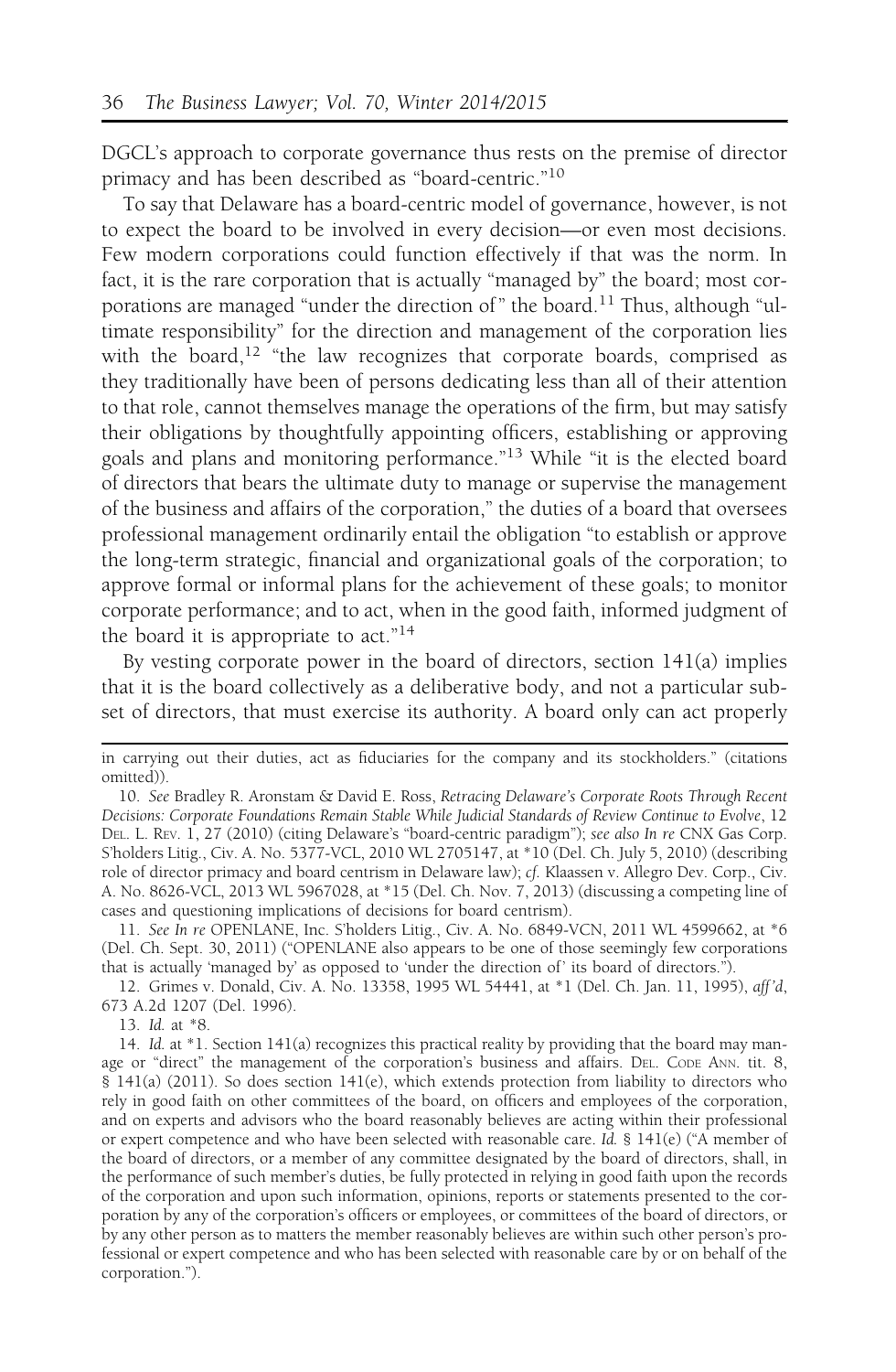after there has been an opportunity for all directors to participate in the board's decision-making process. The right of every director to have an opportunity to participate in deliberations, and the concomitant right of every other director to benefit from each director's insights, has been recognized in Delaware since 1915. In Lippman v. Kehoe Stenograph Co.,<sup>15</sup> the Court of Chancery stated: "Each member of a corporate body has the right to consultation with the others and has the right to be heard upon all questions considered."<sup>16</sup> This rationale animated the Lippman court's specific holding that directors may not act by proxy.<sup>17</sup> "Discretionary powers, questions of policy, business administration, all imply the personal attendance at the meeting, so that each director may have the benefit of not only the vote, but the voice of every other director, or at least of enough other directors to constitute a quorum."<sup>18</sup>

The court in Lippman addressed action at a traditional meeting where directors would attend in person, which is one of the ways that a board can act.<sup>19</sup> In two subsections addressing the other means by which directors can act, section 141 reinforces the concept of collective deliberation: (i) telephonic meetings and (ii) action by written consent. Technology has changed since 1915, and the DGCL understandably permits directors to meet telephonically or by other means of communications equipment by which all persons can hear each other.<sup>20</sup> Section 141 specifies, however, that a board meeting conducted in this fashion is only

<sup>15. 95</sup> A. 895 (Del. Ch. 1915).

<sup>16.</sup> Id. at 899.

<sup>17.</sup> Id. at 897. The Lippman court elaborated at length on this concept:

I am inclined to think that there is a deeper reason [for not permitting action by proxy] based on the association of each director with each of the others, of which association none of the associates can divest himself while remaining a member. In other words, a director cannot authorize any one to act for him, because his associates are entitled to his judgment, experience and business ability, just as his associates cannot deprive him of his rights and powers as director. . . . A director cannot vote by proxy, because his personal judgment is necessary, and he cannot delegate his duties, or assign his powers. Neither can he abdicate them. If not present in person to give out, or receive, business knowledge needed in conducting the affairs of the company he has not performed his duty, because he has not in fact participated in the deliberations of the board. However fully informed he may have been with everything that took place at the meeting, and every word uttered there, and though he afterwards, with this knowledge, approved of and assented to all that was there said and done, still the safe and logical principle persists that he was not validly such a participant in its deliberations and actions as to validate by a subsequent approval thereof the minutes of a meeting at which he was not in fact present in person. To hold any other view, whatever other courts have held, would be opening a door to wide misunderstandings which the stricter rule avoids.

Id. at 897, 899. The logical corollary can be seen in Abercrombie v. Davis, where the Court of Chancery invalidated an agreement that purported to bind directors in their capacity as such, noting that the agreement "limit[ed] in a substantial way the freedom of director decisions on matters of management policy" and therefore "violate[d] the duty of each director to exercise his own best judgment on matters coming before the board." 123 A.2d 893, 899 (Del. Ch. 1956), rev'd on other grounds, 130 A.2d 338 (Del. 1957). The Delaware courts have continued to point to the key role of directors, as articulated in Abercrombie, as the basis for the rule that "directors of a corporation cannot act by proxy." See also In re Acadia Dairies, Inc., 135 A. 846, 847 (Del. Ch. 1927).

<sup>18.</sup> Lippman, 95 A. at 899.

<sup>19.</sup> DEL. CODE ANN. tit. 8, § 141(b) (2011).

<sup>20.</sup> Id. § 141(i).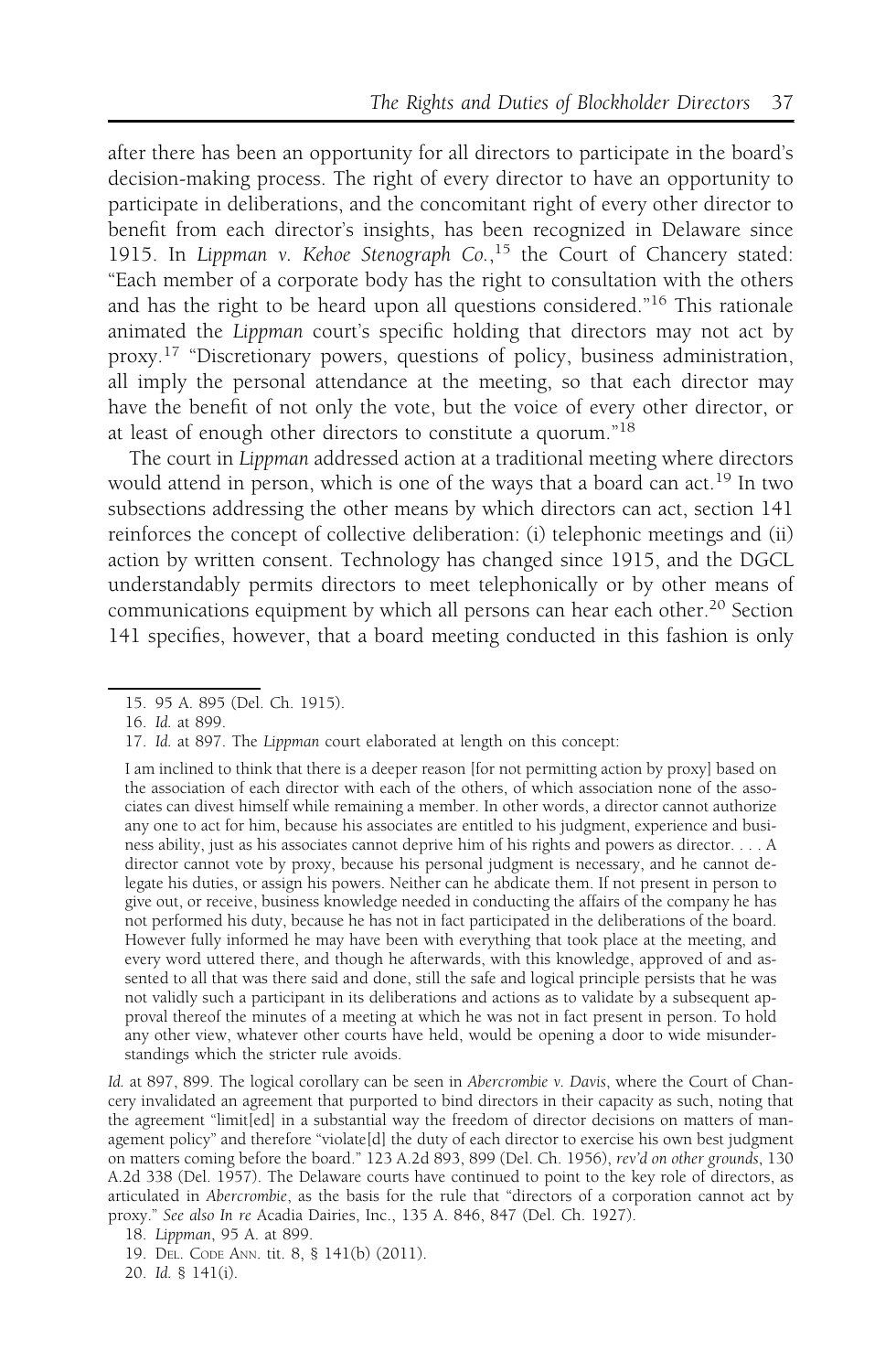valid if all directors are able to participate and hear one another.<sup>21</sup> The presiding director or even a board majority cannot put one or more directors on mute.

A board of directors also can act by unanimous written consent in lieu of a meeting.<sup>22</sup> The requirement of unanimity for action without a meeting is perhaps the strongest manifestation of the DGCL's expectation that every director will have the opportunity to participate in board decision making. If collective director participation were unimportant, then the delivery of affirmative consents by the number of directors sufficient to take action at a meeting at which all directors were present should constitute board action. Such an approach would parallel the standard for stockholder action by written consent.<sup>23</sup> But this possibility was considered and rejected during the major revision of the DGCL that occurred in 1967. Professor Ernest Folk, the reporter for the committee that shepherded the revisions, addressed the issue in his report:

It is occasionally suggested that non-unanimous written consents should be [] effective. . . . On this theory, a written consent by a majority of directors would be as effective as majority action taken at a duly called meeting. This could, however, raise serious questions as to whether the non-consenting directors had received notice, whereas unanimous written consent ipso facto proves notice actually received. Besides raising more questions than it would solve[,] permitting non-unanimous written consents would make serious inroads upon the concept of meetings as forums in which ideas are exchanged ad [sic] (hopefully) a consensus reached.<sup>24</sup>

The requirement of unanimous written consent applies even if particular directors perceive themselves to have a disabling self-interest.<sup>25</sup> In rejecting an argument that a written consent was valid despite the absence of consents from the conflicted directors, the Court of Chancery has explained, section 141(f) requires "unanimity of the entire board, not just the unanimity of the disinterested directors<sup>"26</sup>

#### II. BLOCKHOLDER DIRECTORS AND BOARD DISAGREEMENTS

Early Delaware cases typically dealt with blockholder directors in the parentsubsidiary context.<sup>27</sup> In recent years, blockholder director issues have arisen

<sup>21.</sup> Id.

<sup>22.</sup> Id. § 141(f).

<sup>23.</sup> Id. § 228(a).

<sup>24.</sup> ERNEST L. FOLK III, REVIEW OF THE DELAWARE CORPORATION LAW FOR THE DELAWARE CORPORATION LAW REVISION COMMITTEE 61 n.2 (1965–67).

<sup>25.</sup> Solstice Capital II, Ltd. P'ship v. Ritz, Civ. A. No. 278-N, 2004 WL 765939, at \*1 (Del. Ch. Apr. 6, 2004).

<sup>26.</sup> Id.

<sup>27.</sup> See, e.g., Warshaw v. Calhoun, 221 A.2d 487, 492 (Del. 1966) ("Individuals who act in a dual capacity as directors of two corporations, one of whom is parent and the other subsidiary, owe the same duty of good management to both corporations."); Sinclair Oil Corp. v. Levien, 280 A.2d 717, 719 (Del. 1971) ("Sinclair nominates all members of Sinven's board of directors. The Chancellor found as a fact that the directors were not independent of Sinclair. Almost without exception, they were officers, directors, or employees of corporations in the Sinclair complex. By reason of Sinclair's domination, it is clear that Sinclair owed Sinven a fiduciary duty.").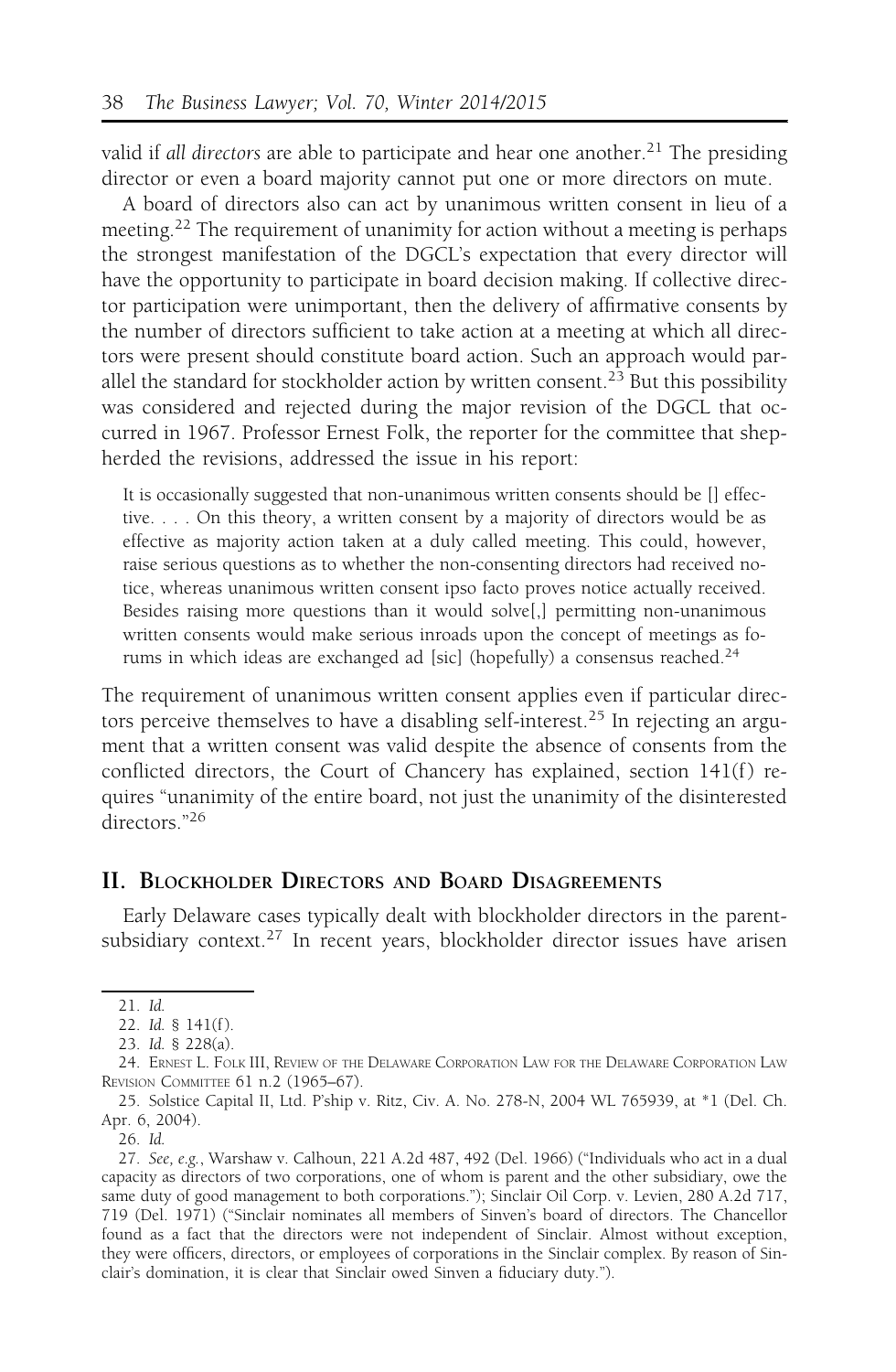with greater frequency and in a variety of contexts. One common situation involves venture-backed private companies that are organized such that control at the board level is divided between the founders, who hold common stock, and one or more of the venture capital funds, which own one or more series of preferred stock. It is not uncommon for the certificate of incorporation to grant the holders of the different series of preferred stock separate rights to elect directors. Another common blockholder director situation involves public companies that have been the subject of a short-slate proxy contest. A hedge fund or activist investor often leads the proxy contest and may place director representatives on the board as a result of a settlement or a successful vote. The right to appoint a director also may accompany a so-called private-investment-inpublic-equity, or PIPE, transaction.

Regardless of how a blockholder director joins the board, the result can be unsettling. The duty to monitor corporate performance is one area where conflicts involving blockholder directors can arise. Blockholder directors with large ownership stakes often have more "skin in the game" than traditional outside directors and hence have a greater economic motivation to monitor management. If blockholder directors have been elected by or appointed at the behest of insurgents, then they may join the board with a platform for change that includes fixing perceived oversight failures. Blockholder directors thus frequently have different views about matters like the type and degree of information that management should provide, the timeliness of management's responsiveness, and what issues should be vetted with the board. One person's monitoring is another's harassment.

Decisions where the DGCL requires board-level action provide specific occasions for conflict. Mergers, charter amendments, and sales of all or substantially all of the corporation's assets require board action.<sup>28</sup> Other areas where Delaware decisions require board involvement include the statutorily mandated duty to determine the value of the property acquired as consideration for shares of stock<sup>29</sup> and the duty to fix the consideration received for the creation and issuance of stock options.<sup>30</sup> Delaware decisions have invalidated corporate actions where the DGCL called for a board determination followed by a stockholder vote, and the corporation did not follow the required sequence.<sup>31</sup> The Delaware Supreme Court has held that when a board must make a determination, it must do so on an informed basis and cannot justify its decision based on what happens

<sup>28.</sup> See DEL. CODE ANN. tit. 8, § 242 (2011) (amendments to the certificate of incorporation); id. § 251 (mergers); id. § 271 (sale of all or substantially all of the corporation's assets).

<sup>29.</sup> Id. §§ 152, 153; see, e.g., Field v. Carlisle Corp., 68 A.2d 817 (Del. Ch. 1949).

<sup>30.</sup> DEL. CODE ANN. tit. 8, § 157 (2011); see, e.g., Olson v. ev3, Inc., Civ. A. No. 5583-VCL, 2011 WL 704409 (Del. Ch. Feb. 21, 2011).

<sup>31.</sup> See, e.g., Blades v. Wisehart, Civ. A. No. 5317-VCS, 2010 WL 4638603 (Del. Ch. Nov. 17, 2010), aff 'd sub nom. Wetzel v. Blades, 35 A.3d 420 (Del. 2011) (table) (invalidating a charter amendment not authorized in the precise sequence required by section 242 of the DGCL); Tansey v. Trade Show News Networks, Inc., Civ. A. No. 18796, 2001 WL 1526306, at \*7 (Del. Ch. Nov. 27, 2001) (invalidating a merger not authorized in the precise sequence required by section 251).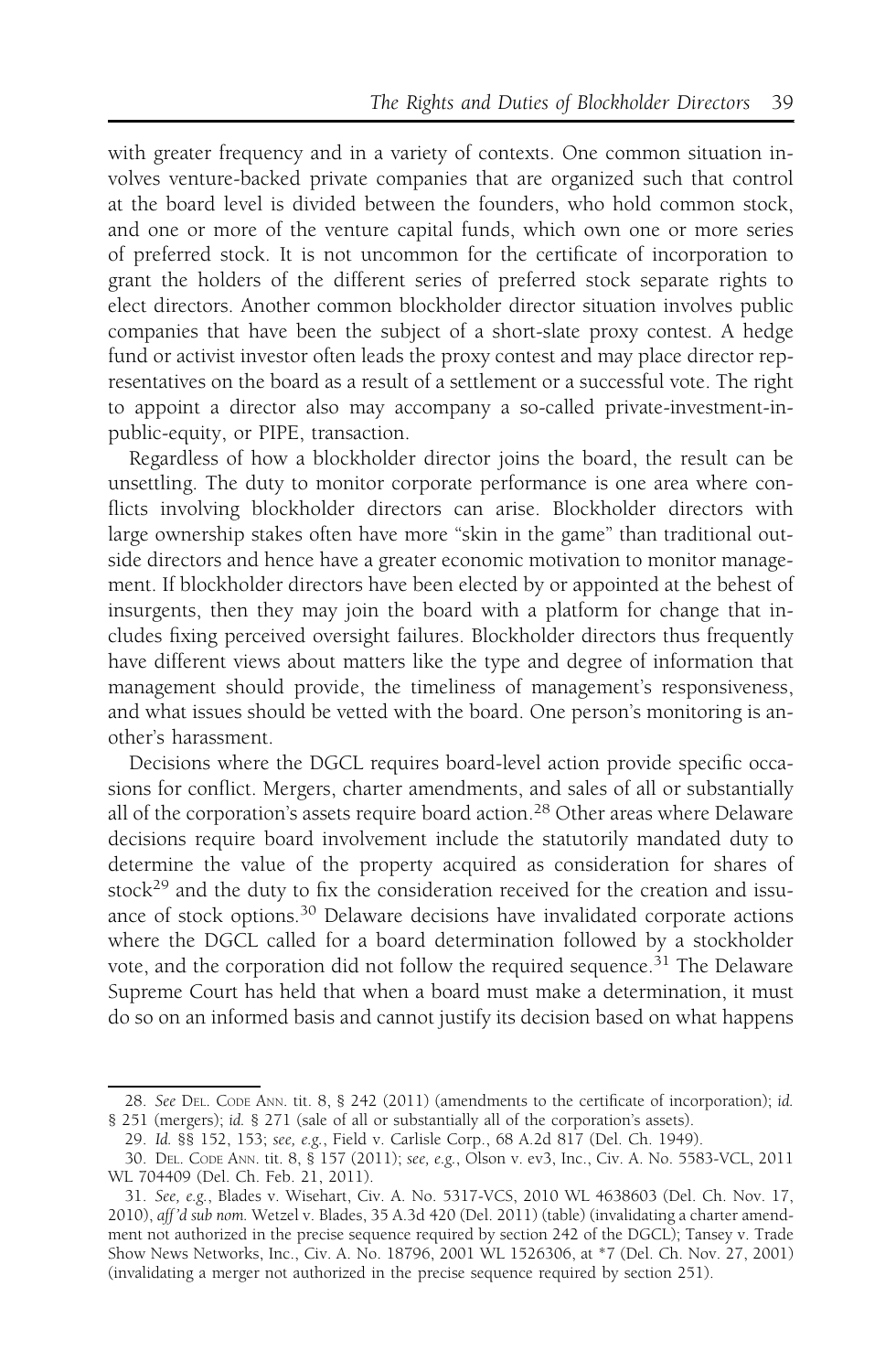after the fact.<sup>32</sup> The Delaware Supreme Court also has held that when a board has a duty to recommend a transaction to stockholders, the board must maintain a truthful and accurate recommendation until the stockholder vote.<sup>33</sup>

The necessity for board involvement in these areas means that any disagreements between a blockholder director and the rest of the board cannot be swept under the rug. Unfortunately, in an effort to avoid or delay conflict, management teams sometimes try to delay the point in time at which they inform the board

33. See In re Primedia S'holders Litig., 67 A.3d 455, 490–92 (Del. Ch. 2013). This holding was an equally important, albeit less frequently acknowledged, result of Van Gorkom. In defending against the plaintiff's claims in Van Gorkom, the director defendants pointed to the minutes of a meeting held after the original merger agreement was signed. The minutes reflected that the board believed that it had three options: "(1) to 'continue to recommend' the  $\left[ \right]$  merger; (2) to 'recommend that the stockholders vote against' the [] merger; or (3) to take a noncommittal position on the merger and 'simply leave the decision to stockholders.'" Van Gorkom, 488 A.2d at 887–88. The Delaware Supreme Court rejected options (2) and (3) as "not viable or legally available to the Board under 8 Del. C. § 251(b)." Id. at 888. The Delaware Supreme Court explained that "[t]he Board could not remain committed to the . . . merger and yet recommend that its stockholders vote it down; nor could it take a neutral position and delegate to the stockholders the unadvised decision as to whether to accept or reject the merger." Id. The Delaware Supreme Court also rejected the argument that the board's fiduciary duties gave it the option to terminate the merger (i.e., option 2). Instead, the court stated that "the second course of action would have clearly involved a substantial risk—that the Board would be faced with suit by [the buyer] for breach of contract." Id. The court's reasoning was that, in the absence of an express fiduciary out contained in the merger agreement, "the Board was not 'free' to withdraw from its agreement . . . by simply relying on its self-induced failure to have reached an informed business judgment at the time of its original agreement." Id.; see also Transcript of Oral Argument at 91, Global Asset Capital, LLC v. Rubicon US REIT, Inc., C.A. No. 5071-VCL (Del. Ch. Nov. 16, 2009) ("I don't regard fiduciary outs as inherent in every agreement. I think that would be contrary to Supreme Court precedent."); see generally J. Travis Laster, Omnicare's Silver Lining, 38 J. CORP. L. 795, 818–27 (2013) (discussing ability of informed and loyal board under Delaware law to enter into exclusive merger agreement without a fiduciary out). Years after Van Gorkom, the Delaware General Assembly amended section 251 of the DGCL to provide that the terms of a merger agreement could permit a board of directors to submit the merger agreement to a vote of stockholders even if the board determines, "at any time subsequent to declaring [the merger agreement's] advisability[,] that the agreement is no longer advisable and recommends that the stockholders reject it." 71 Del. Laws ch. 339, § 44 (1998). In 2003, the Delaware General Assembly expanded the "change of recommendation" provisions included in section 251 to all matters that may be submitted to a vote of stockholders. See DEL. CODE ANN. tit. 8, § 146 (2011). These statutory provisions reinforce the board's obligation to update its recommendation, although they permit a transaction agreement to provide that it will remain in effect notwithstanding a change of recommendation.

<sup>32.</sup> This was the most famous of several important holdings in Smith v. Van Gorkom, 488 A.2d 858 (Del. 1985). The plaintiff in Van Gorkom brought a class action challenging a cash-out merger of defendant Trans Union Corporation into a wholly owned subsidiary of Marmon Group, Inc. After trial, the Court of Chancery granted judgment in favor of the defendants based, in part, on a finding that the Trans Union board "had acted in an informed manner so as to be entitled to the protection of the business judgment rule in approving the cash-out merger." Id. at 864. On appeal, the plaintiff argued that the Court of Chancery had erred by giving the director defendants credit for information presented to them after the original merger agreement was executed. Id. at 887. The Delaware Supreme Court agreed with the plaintiff, holding that directors have a duty under section 251 of the DGCL to act in an informed and deliberate manner in determining whether to approve a merger prior to its submission to stockholders and that the Trans Union directors breached their duty of care. Id. at 873–74 ("Certainly in the merger context, a director may not abdicate that duty by leaving to the shareholders alone the decision to approve or disapprove the agreement."); see also Sealy Mattress Co. of N.J., Inc. v. Sealy, Inc., 532 A.2d 1324, 1338 (Del. Ch. 1987) (holding that the board, "in carrying out its affirmative duty to protect the interests of the minority, could not abdicate its obligation to make an informed decision on the fairness of the merger by simply deferring to the judgment of the controlling stockholder").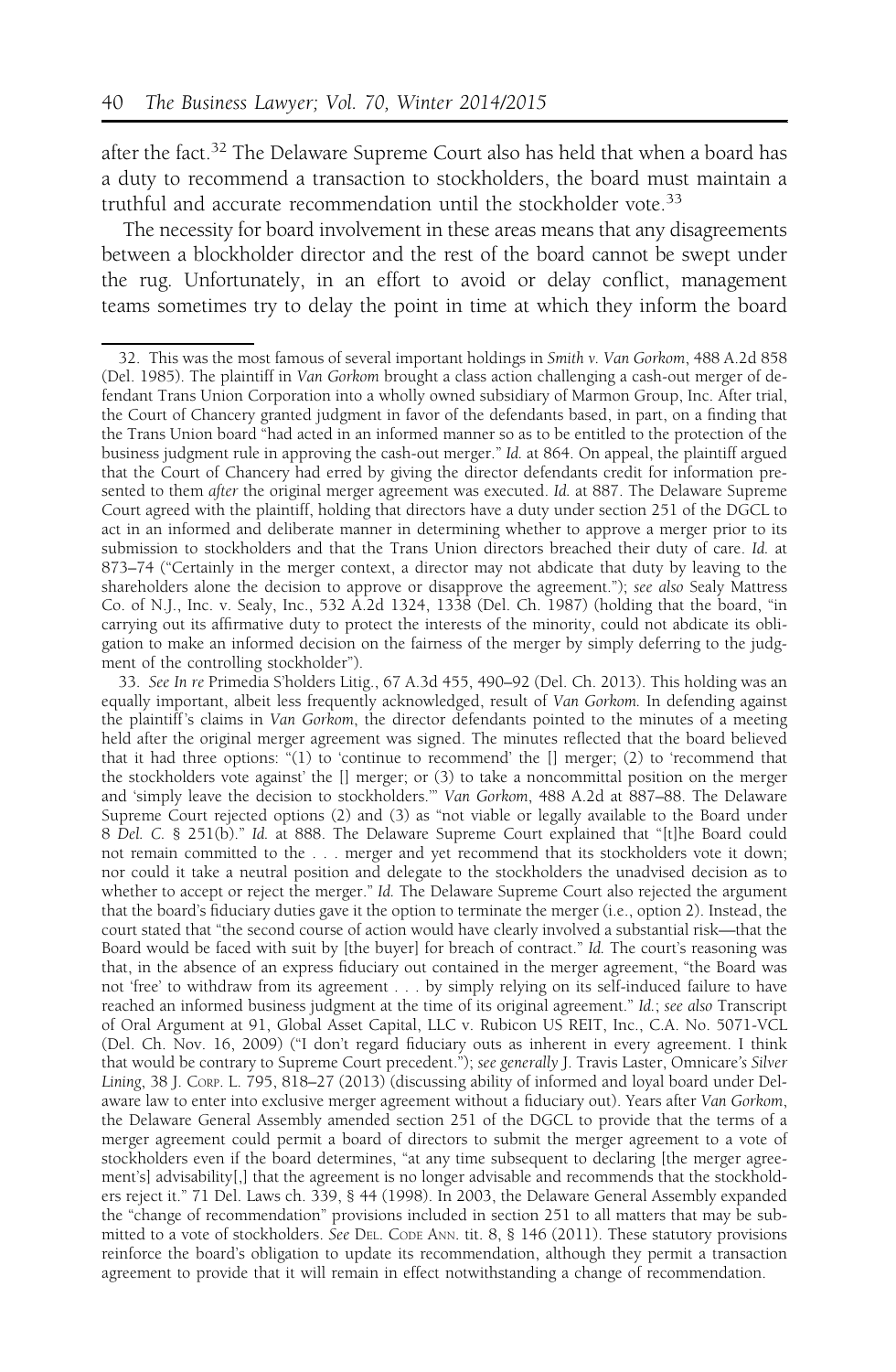about the transaction, or limit the scope of the information they provide. Management teams also may communicate with subsets of directors. As with the appropriate level of director oversight, reasonable minds can disagree about when the board should be brought into the transaction planning process and how much involvement and information is sufficient.

If the majority directors have come to view a blockholder director as a dissident, or obstructionist, or out of step with the rest of the board, they may be inclined to discount that director's views.<sup>34</sup> There is a risk that, if the majority directors have come to view a blockholder director in that fashion, then they may come to believe that it does not matter whether such blockholder participates in board meetings, because he would not be able to convince the board as a whole to take a different action and would in any event be outvoted. Delaware law, however, does not countenance this argument. As the court in Lippman explained, "it is presumed that if the absent members had been present they might have dissented and their arguments might have convinced the majority of the unwisdom of their proposed action, and thus have produced a different result."<sup>35</sup> Consequently, every blockholder director has the right to participate in deliberations of the full board, regardless of the views of a majority of the directors or how the majority may feel about a particular director.

## III. CORE DIRECTOR RIGHTS

What, then, are the core board rights that all directors should enjoy, regardless of affiliation? The DGCL's board-centric structure suggests the answer. Given that the DGCL allocates fundamental decision-making power to the board as a whole, and not to any individual director qua director, all directors must have the opportunity to participate meaningfully in any matter brought before the board and to discharge their oversight responsibilities. In more granular terms, directors must be afforded, at a minimum, (i) proper notice of all board meetings, (ii) the opportunity to attend and to express their views at board meetings, and (iii) access to all information that is necessary or appropriate to discharge their fiduciary duties, including the opportunity to consult with officers, employees, and other agents of the corporation. Delaware law clearly protects these rights of directors, regardless of whether they were designated by or at the direction of a specific stockholder or group of stockholders. Less clear, however, is what a particular director can do with the information, such as whether the director can share it with the stockholder he represents. Also unclear is the degree to which, or the circumstances under which, the board can limit (or effectively restrict or circumvent) a blockholder director's exercise of any such rights.

<sup>34.</sup> The technical term for this habit is "reactive devaluation." See Lee Ross & Constance Stillinger, Barriers to Conflict Resolution, 7 NEGOTIATION J. 389, 394-95 (1991). Reactive devaluation is a cognitive bias that results in persons having a tendency to devalue ideas that are believed to have originated from an antagonist. See id.

<sup>35.</sup> Lippman v. Kehoe Stenograph Co., 95 A. 895, 899 (Del. Ch. 1915).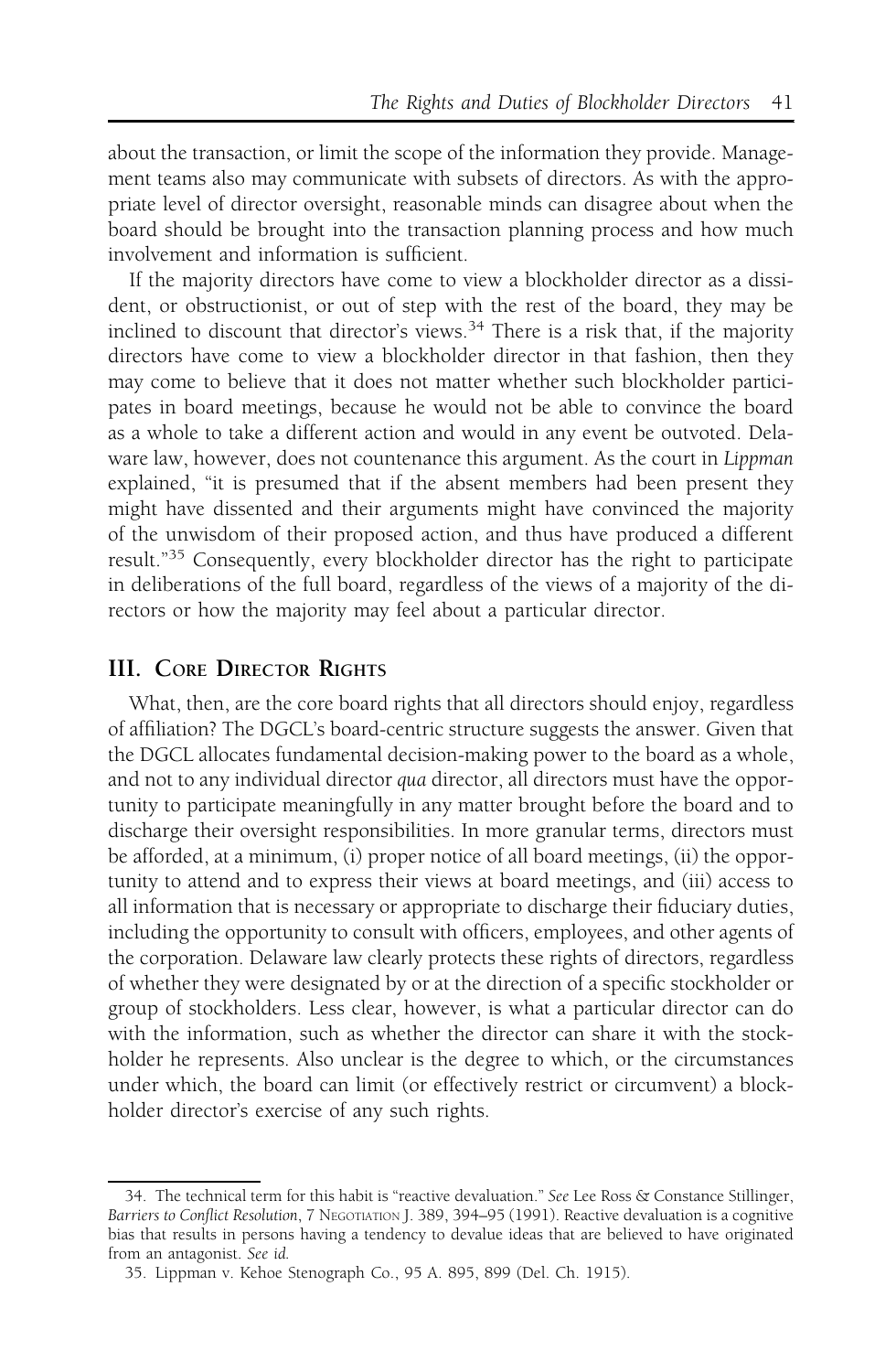#### A. THE RIGHT TO NOTICE OF MEETINGS

Although the DGCL does not expressly address the nature, form, or timing of notices to directors of board meetings, Delaware law clearly requires that all directors be given notice. This requirement is a natural extension of Delaware's board-centric model of governance. To be able to participate in the board's decision-making process, every director must have a reasonable opportunity to attend each meeting of the board. Thus, the right to proper notice of, and to be present at, each meeting of the board flows from the directors' bedrock right to participate in board meetings. With respect to regular meetings of the board, the requirement is frequently satisfied. Regular meetings are scheduled well in advance; each director has ample advance notice of the scheduled meeting dates and times and can adjust his schedule accordingly.

The same is not true for special meetings, which by definition do not occur on a regular schedule established well in advance. For action at a special meeting of the board to be valid, each director must receive sufficient notice of the meeting such that he will have a reasonable opportunity to attend and participate in the meeting. In general, for notice of a special meeting to be properly given, the person or body calling the meeting must satisfy the minimum requirements set forth in the bylaws governing notice of special meetings. Whether a notice is proper under the circumstances, however, may be subject to equitable review.

The Delaware cases addressing the sufficiency of notice of board meetings have traditionally described actions taken at a meeting for which notice was not properly given as "void."<sup>36</sup> In Klaassen v. Allegro Development Corp.,<sup>37</sup> however, the Court of Chancery considered whether such precedent in fact required a finding that the actions were "void"—in the sense that they would be deemed invalid from the outset and therefore not susceptible to cure by ratification<sup>38</sup> or whether it gave rise to a finding that the actions were "voidable" and therefore susceptible to cure.<sup>39</sup> Klaassen involved an action brought pursuant to section 225 of the DGCL in which Eldon Klaassen sought a determination that he remained CEO of Allegro Development Corporation because the rest of the board had failed to give him advance notice that they would be considering his removal at a regular board meeting. Klaassen also sought a determination that he had filled a vacant board seat that the CEO had the power under a stockholders' agreement to fill and that, as the holder of nearly all of Allegro's common stock (which constituted a majority of Allegro's voting power), he had validly removed two incumbent directors and filled the resulting vacancies. The other four directors who participated in the disputed meeting contended that they had removed Klaassen as CEO and appointed a new CEO, and that the

<sup>36.</sup> See infra note 41.

<sup>37.</sup> Civ. A. No. 8626-VCL, 2013 WL 5739680 (Del. Ch. Oct. 11, 2013), aff 'd, 82 A.3d 730 (Del. 2013) (table).

<sup>38.</sup> Id. at \*15.

<sup>39.</sup> Id.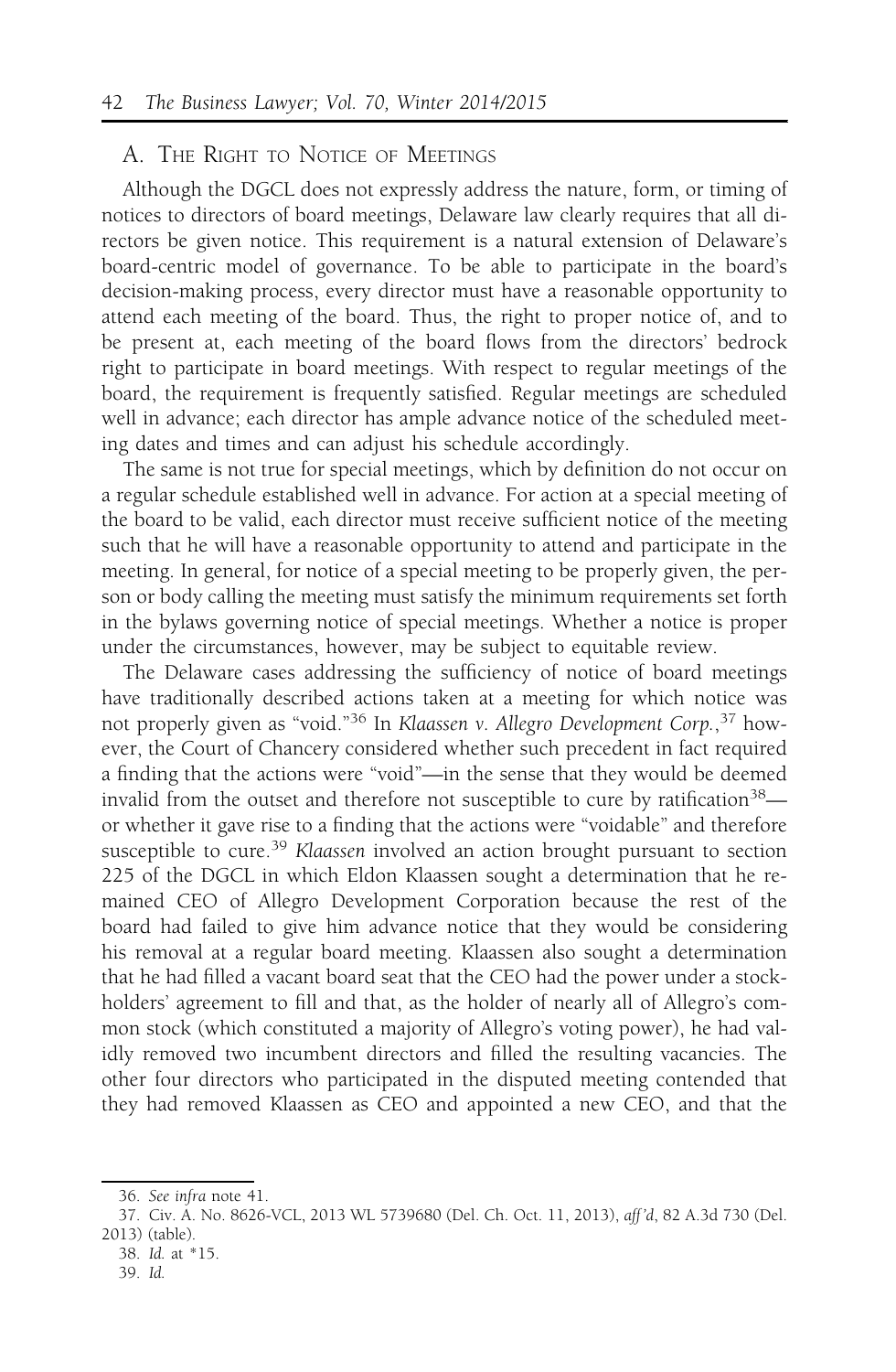new CEO occupied a board seat designated under the stockholders' agreement for the CEO.<sup>40</sup>

As a result of the interplay between the stockholders' agreement and Allegro's charter, some (but not all) of Klaassen's actions were valid. Most significantly, he was unable to accomplish one of his principal goals—re-appointing himself as CEO—despite the other directors' failure to give Klaassen advance notice that they would be considering his removal at a regularly scheduled board meeting. Klaassen argued that he was entitled to advance notice of this particular item of business under four Delaware Chancery Court decisions which, he claimed, created "a special equitable notice requirement for an officer who is also a director and who can exercise a right that could potentially change the composition of the board."<sup>41</sup> Klaassen argued that, because he was not given prior notice that his removal would be considered, he was denied the opportunity to exercise his voting power to defend himself, and the board's action to remove him was therefore invalid. $42$ 

Klaassen waited a long time before bringing his section 225 action, which rendered his claims vulnerable to the equitable defense of laches.<sup>43</sup> To avoid the laches defense, Klaassen argued that the lack of notice rendered the board actions void, rather than voidable, and that void acts could not be ratified or protected by equitable defenses.<sup>44</sup> After reviewing Delaware authorities addressing the distinction between void and voidable acts, the Court of Chancery concluded that "Delaware law distinguishes between (i) a failure to give notice of a board meeting in the specific manner required by the bylaws and (ii) a contention that the lack of notice was inequitable. In the former scenario, board action taken at the meeting is void. In the latter scenario, board action is voidable in equity, so equitable defenses apply."<sup>45</sup> Klaassen claimed an equitable notice right, which could be and was defeated by the equitable defense of laches.

Affirming the Court of Chancery's judgment, the Delaware Supreme Court held that Klaassen's claim was equitable such that the board's removal of Klaassen

44. Klaassen, 2013 WL 5739680, at \*15.

<sup>40.</sup> Id. at \*1.

<sup>41.</sup> Id. at \*14. The four decisions on which Klaassen relied were Fogel v. U.S. Energy Systems, Inc., Civ. A. No. 3271-CC, 2007 WL 4438978 (Del. Ch. Dec. 13, 2007); Adlerstein v. Wertheimer, Civ. A. No. 19101, 2002 WL 205684 (Del. Ch. Jan. 25, 2002); VGS, Inc. v. Castiel, Civ. A. No. 17995, 2000 WL 1277372 (Del. Ch. Aug. 31, 2000), aff 'd, 781 A.2d 696 (Del. 2001) (order); and Koch v. Stearn, Civ. A. No. 12515, 1992 WL 181717 (Del. Ch. July 28, 1992). Klaassen, 2013 WL 5739680, at \*14 n.6.

<sup>42.</sup> Id. at \*14.

<sup>43.</sup> See Reid v. Spazio, 970 A.2d 176, 182–83 (Del. 2009) ("Laches is an equitable defense born from the longstanding maxim 'equity aids the vigilant, not those who slumber on their rights.' Although there is no hard and fast rule as to what constitutes laches, it is generally defined as an unreasonable delay by the plaintiff in bringing suit after the plaintiff learned of an infringement of his rights, thereby resulting in material prejudice to the defendant. Therefore, 'laches generally requires the establishment of three things: first, knowledge by the claimant; second, unreasonable delay in bringing the claim; and third, resulting prejudice to the defendant.'" (citations and notes omitted)).

<sup>45.</sup> Id. at \*19. Since Klaassen, sections 204 and 205 of the DGCL, which allow for the ratification of "defective corporate acts," including acts taken in contravention of the bylaws, have become effective. See DEL. CODE ANN. tit. 8, §§ 204, 205 (2011).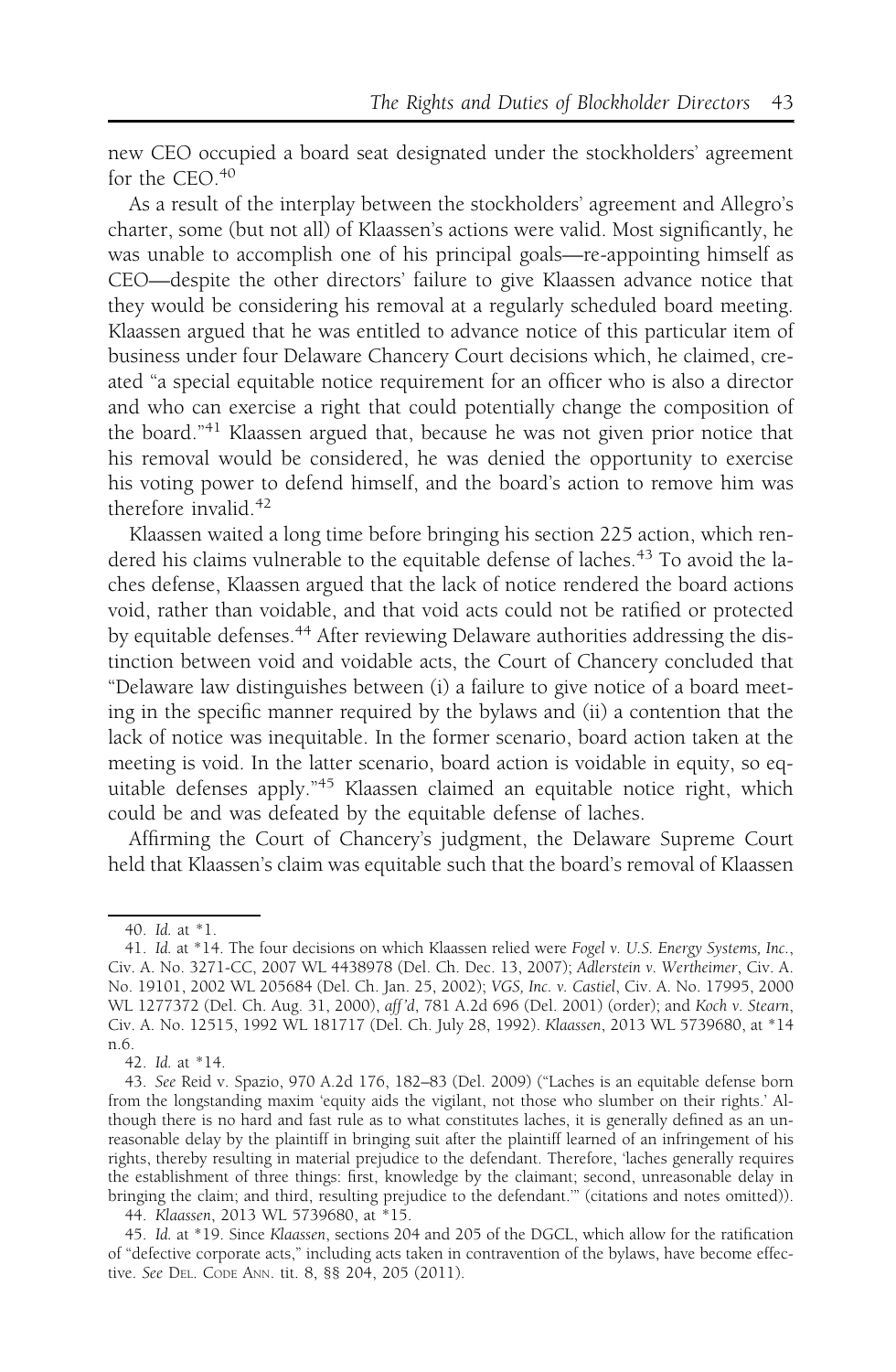was voidable, not void, and subject to the equitable defenses.<sup>46</sup> The Delaware Supreme Court agreed that the language of prior opinions had been imprecise and overruled those decisions "[t]o the extent that [they] can fairly be read to hold that board action taken in violation of an equitable rule is void."47 The Supreme Court reiterated that "corporate directors are not required to be given notice of regular board meetings."48 The Supreme Court also confirmed that, if the bylaws do not contain any notice requirements regarding agenda items to be presented at regular board meetings, then advance notice of those matters is not required.<sup>49</sup> Because Klaassen had been removed at a regular meeting, those rules permitted the other directors to forgo giving Klaassen advance notice that they were planning to remove him.

It is important, however, to consider the negative implications of the Supreme Court's opinion—particularly in situations when a board plans to act at a special meeting. If a blockholder director becomes viewed by a majority of the board as an adversary, there may be a tendency on the part of the remaining directors or incumbent management to withhold notice from the blockholder director until shortly before the meeting, or to omit reference to specific agenda items. This type of conduct not only raises equitable concerns, it has the potential of resulting in a violation of the bylaws' notice provisions, thus rendering the acts taken at any meeting void.<sup>50</sup>

# B. THE RIGHT TO RECEIVE AND CONSIDER INFORMATION

To be able to participate meaningfully in the board's decision-making process, all directors also must have access to information regarding the business and affairs of the corporation. A director cannot make intelligent decisions if he does not have sufficient information regarding the matter under consideration. Access to information is a predicate to a director's discharge of his fundamental duty of care.51 The Delaware courts have accordingly been highly protective of directors'

49. Id.

<sup>46.</sup> Klaassen v. Allegro Dev. Corp., No. 583, 2013, 2014 WL 996375, at \*1 (Del. Mar. 14, 2014).

<sup>47.</sup> Id. at \*8.

<sup>48.</sup> Id. at \*6.

<sup>50.</sup> For example, the Court of Chancery enjoined a transaction by which Morgans Hotel Group Co. would exchange one of its key assets, the Delano South Beach Hotel in Miami, for shares of preferred stock and bonds held by Yucaipa Companies LLC and would issue stock to existing shareholders. Kalisman v. Friedman, C.A. No. 8447-VCL (Del. Ch. May 14, 2013) (telephonic rulings of the court from oral argument on plaintiffs' motion for a preliminary injunction). The court stated that it was "enjoining the defendants from implementing any of the resolutions taken by the board on March 30, 2013 because of inadequate notice and other process failures." Id. at 5. After noting that the injunction would continue until the earlier of trial on the merits or the board's decision with respect to the transaction at a properly noticed meeting, the court stated: "I'm not saying how the board has to decide at its redone meeting. Part of the premise of Delaware law is that people will talk about [] things and, with the benefit of having time to actually consider the materials and raise points that 400 pages of documents might suggest, could potentially reach different conclusions than were reached before." Id. at 6–7.

<sup>51.</sup> See Henshaw v. Am. Cement Corp., 252 A.2d 125, 128 (Del. Ch. 1969) (stating that "in order to meet his obligation[s]," a director "must have access to books and records; indeed he often has a duty to consult them").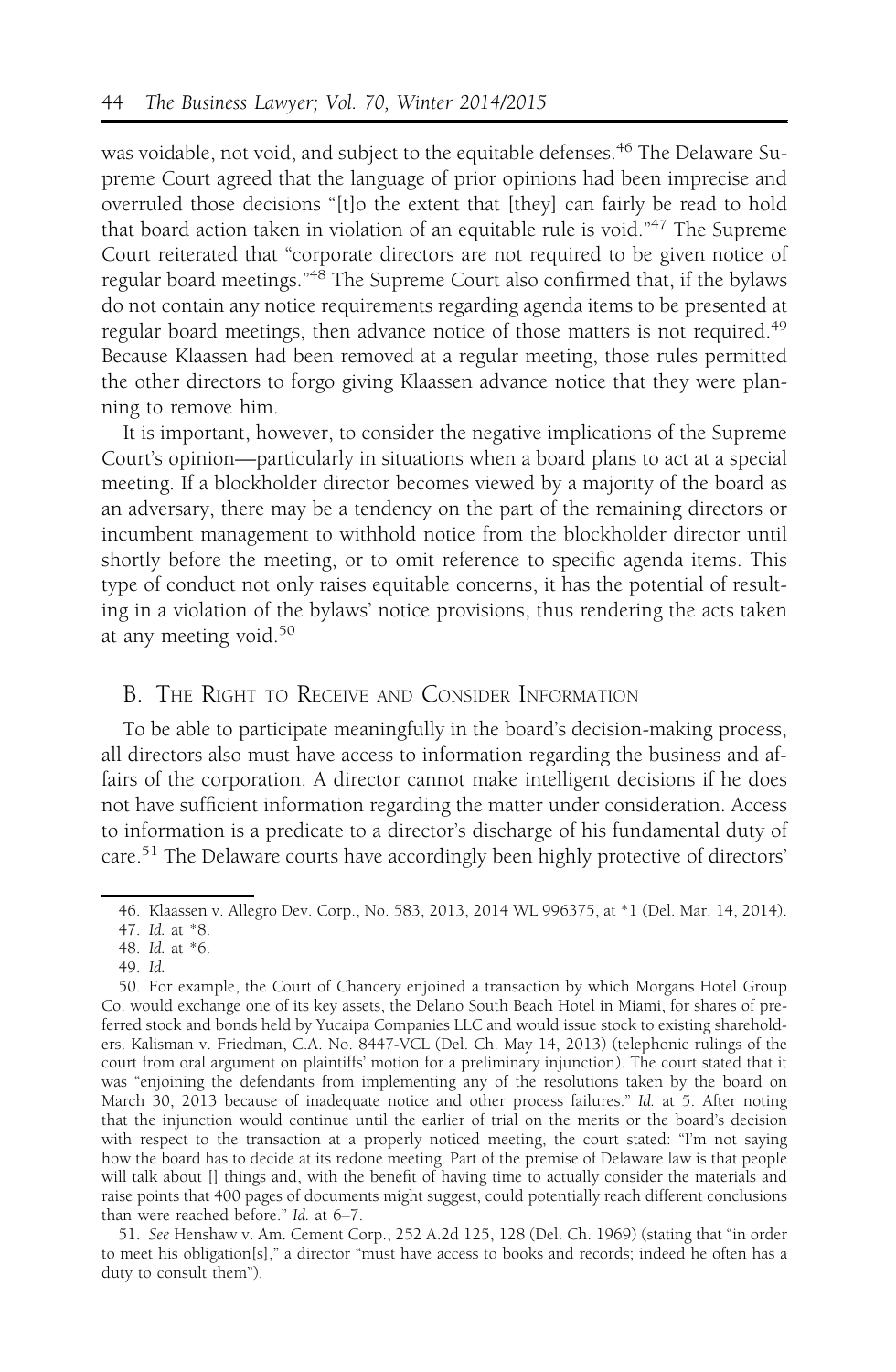informational rights. In Holdgreiwe v. Nostalgia Network, Inc., the Court of Chancery stated that "[t]he rights of directors to access[] the corporate books and records are recognized by Delaware law as of fundamental importance and a necessary concomitant to the imposition upon directors of fiduciary duties."<sup>52</sup>

Given the manner in which information is generally furnished to directors (i.e., by or at the direction of the corporate secretary or other members of management), it is critical for the full board to impress upon management their duty to discharge such duty fairly and impartially. In Intrieri v. Avatex Corp., the Court of Chancery stated that a sitting director "certainly is entitled to receive whatever the other directors are given."<sup>53</sup> In Hall v. Search Capital, then-Vice Chancellor Jacobs noted that management "cannot pick and choose which directors will receive  $\ldots$  information."<sup>54</sup> The need for an even playing field flows from the foundational premise of director deliberation. Informational asymmetries will necessarily affect the tenor of the discussion and bias the decision-making process. Failure to provide equal access to information impinges on the statutory structure of collective decision making established by section 141(a). The failure by an officer or director to provide information regarding the corporation to the board, or a group of directors who direct that information not be furnished to one or more directors, may constitute a breach of fiduciary duty on the part of the officers or directors responsible for the failure.<sup>55</sup>

Notably, however, the right to receive information is not limited to information distributed by management, nor is it limited to matters that management has included in the agenda for the board's meeting. As indicated above, directors are required to discharge a key oversight function. In discharging their duty of oversight, directors must have access to information regarding the corporation and its operations, including information that management may prefer that they not see. Therefore, a director generally has the right to request and receive information beyond that which management furnishes to the board in connection with regular or special board meetings, or in connection with any request for action by consent in lieu of a meeting. Directors' informational rights are effectively guaranteed by statute.<sup>56</sup> The Delaware courts have described the directors' right to

<sup>52.</sup> Civ. A. No. 12914, 1993 WL 144604, at \*3 (Del. Ch. Apr. 29, 1993).

<sup>53.</sup> Civ. A. No. 16335-NC, 1998 WL 326608, at \*1 (Del. Ch. June 12, 1998); see also Hall v. Search Capital Grp., Inc., Civ. A. No. 15264, 1996 WL 696921, at \*2 (Del. Ch. Nov. 15, 1996) ("Absent a governance agreement to the contrary, each director is entitled to receive the same information furnished to his or her fellow board members.").

<sup>54.</sup> Hall, 1996 WL 696921, at \*2.

<sup>55.</sup> See, e.g., Gantler v. Stephens, 965 A.2d 695 (Del. 2009) (holding that the alleged efforts of two officers to "sabotage" a due diligence process in a change-of-control context made it reasonable to infer that those officers had breached their fiduciary duties).

<sup>56.</sup> DEL. CODE ANN. tit. 8, § 220(d) (2011) ("Any director shall have the right to examine the corporation's stock ledger, a list of its stockholders and its other books and records for a purpose reasonably related to the director's position as a director. The Court of Chancery is hereby vested with the exclusive jurisdiction to determine whether a director is entitled to the inspection sought. The Court may summarily order the corporation to permit the director to inspect any and all books and records, the stock ledger and the list of stockholders and to make copies or extracts therefrom. The burden of proof shall be upon the corporation to establish that the inspection such director seeks is for an improper purpose. The Court may, in its discretion, prescribe any limitations or conditions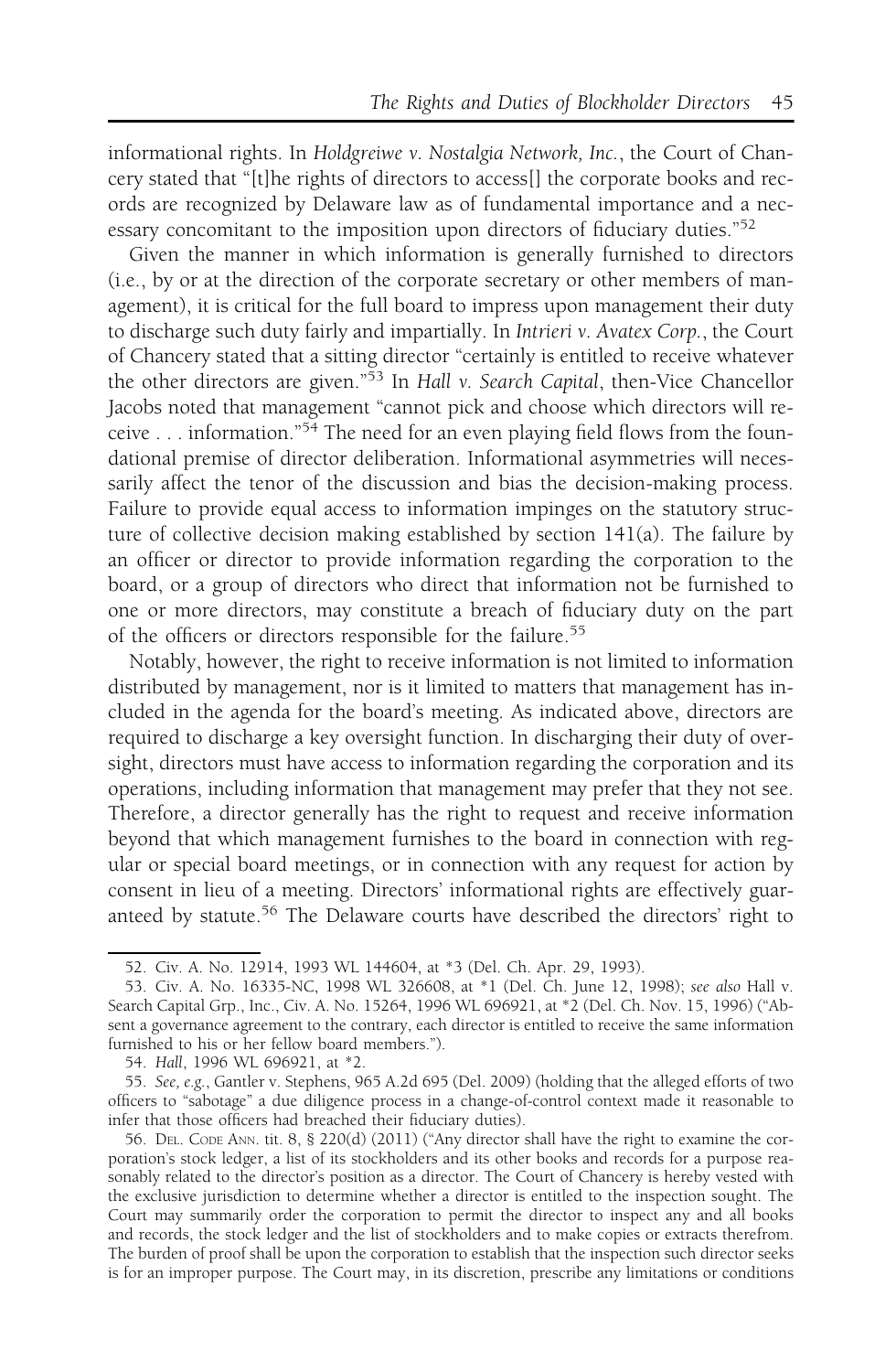information as "essentially unfettered in nature."57 As a general matter, so long as the director's request is for a "proper purpose"—that is, a purpose that is reasonably related to the director's position as a director—a court will order the corporation to provide the director with access to the information he seeks.<sup>58</sup>

In situations in which a blockholder director who is viewed as an adversary serves on the board, the risk that information will be doled selectively in "oneon-one" meetings or in small-group communications becomes heightened. A similar but related risk—that the distribution of information will be delayed until the proverbial last moment—is likewise present. In many cases, the directors who have the trust and ear of management generally will have had an opportunity to preview the information (or will be familiar with the substance). The blockholder director, on the other hand, will not have had an opportunity to review the information and evaluate the merits or wisdom of any proposed course of action. These types of restrictions on the flow of information present grave equitable concerns. Any officers or directors who engage in selective or manipulative information sharing will be hard pressed to justify their actions from a fiduciary duty standpoint. As detailed at length above, Delaware law's board-centric model of governance presumes that the corporation is being managed and directed by directors who are operating on the basis of full information—and who have an opportunity to present their views to all other directors, so that the board as a group can make what it believes to be the best decision. Accordingly, it will generally be difficult for management to justify withholding information from one or more specific directors, although there are circumstances under which such treatment may be warranted.<sup>59</sup>

An equally important aspect of the director's right to information is the ability to access privileged materials. In Moore Business Forms, Inc. v. Cordant Holdings Corp., the Court of Chancery explained that, as a general matter, "a corporation cannot assert the privilege to deny a director access to legal advice furnished to the board during the director's tenure."<sup>60</sup> The rationale for this rule is that "all directors are responsible for the proper management of the corporation, and thus, should be treated as a 'joint client' . . . when legal advice is rendered to the corporation through one of its officers or directors."<sup>61</sup>

with reference to the inspection, or award such other and further relief as the Court may deem just and proper."). Notably, the statutory predicates for a director's demand for books and records are less restrictive than those applicable to a stockholder's request for books and records. See id. § 220(a)−(c).

<sup>57.</sup> Schoon v. Troy Corp., Civ. A. No. 1677-N, 2006 WL 1851481, at \*1 n.8 (Del. Ch. June 27, 2006) (quoting Transcript of Record at 3, Milstein v. DEC Ins. Brokerage Corp., Civ. A. Nos. 17586, 17587 (Del. Ch. Feb. 1, 2000)).

<sup>58.</sup> Schoon, 2006 WL 1851481, at \*1 (denying a director's request for access to information on the grounds that the request was not made for a purpose related to his directorial duties).

<sup>59.</sup> See, e.g., Kalisman v. Friedman, Civ. A. No. 8447-VCL, 2013 WL 1668205, at \*4–5 (Del. Ch. Apr. 17, 2013) (noting circumstances under which a director's access to privileged information may be restricted).

<sup>60.</sup> Civ. A. Nos. 13911, 14595, 1996 WL 307444, at \*4 (Del. Ch. June 4, 1996).

<sup>61.</sup> Donald J. Wolfe, Jr. & Michael A. Pittenger, CORPORATE AND COMMERCIAL PRACTICE IN THE DELA-WARE COURT OF CHANCERY § 7.02[d], at 7-52 (2014); see Moore, 1996 WL 307444, at \*4 n.4 (same); Kirby v. Kirby, 1987 WL 14862, at \*7 (Del. Ch. July 29, 1987) (same).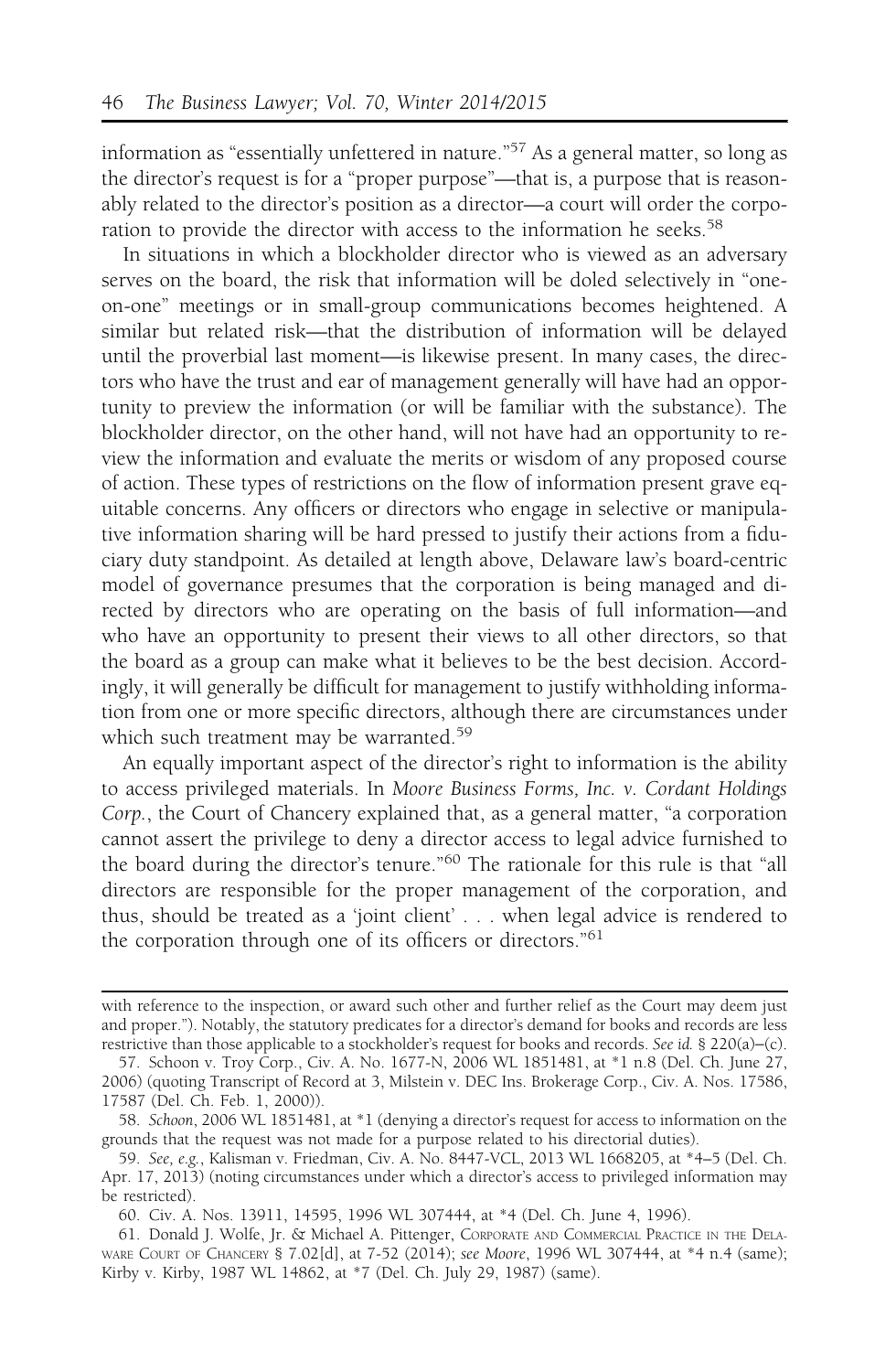In practical terms, this rule means that, in the event a dispute arises over the types of information that the corporation has been providing (or failing to provide) to directors or over the timing of the distribution, and the aggrieved blockholder director decides to file suit, the corporation may not be able to invoke the attorney-client privilege to protect the correspondence and documents in which the incumbent management strategized over what materials to provide to which directors and when to provide them.

#### C. ACCESS TO PERSONAL ADVISORS

Consistent with their duty of care, directors must have an opportunity to review and consider all information material to the decision they are being asked to make. Thus, directors generally must have the right to consult with their own counsel and other advisors to assist in their evaluation of the materials presented to them by management or their fellow directors.

While there are no clear Delaware cases on point, a strong argument may be made, by analogy to section 220(d) of the DGCL, that directors generally cannot be prevented from consulting with their own advisors in discharging their fiduciary duties. Even before the enactment of the current iteration of section 220(d), the Delaware courts had recognized an almost absolute right of directors to examine the corporation's books and records, and to rely on advisors in doing so.<sup>62</sup> An early Delaware case explained that "the right of a Director to examine books grows out of the fact that he is a representative of all the stockholders and, in a sense, a managing partner of the corporation."<sup>63</sup> The opinion further explained that "it is such Director's right and, perhaps, his duty to satisfy himself of the correctness of corporate procedure and to familiarize himself with the company's affairs."<sup>64</sup> Because a director, in seeking to examine the corporation's records, acts as a representative of all stockholders, a "director need not state to his fellow Directors the reason for a desired examination by him of the corporate records, and [his] fellow Directors cannot require such reasons."<sup>65</sup> Having provided this analysis, the decision then addressed the narrow question of whether the director was required to be personally present to conduct the inspection of corporate records, or whether that inspection could be conducted through agents:

There is no question of any delegation of authority or duty resting upon the Director. That authority and duty still remain. There is merely the employment of assistance in acquiring the information requisite in one in a position of trust and responsibility. Our Courts in recent years have seen the directorate of a corporation include those of a foreign nation without any ability to speak or read the English language and to whom, without assistance the corporate books would have no meaning. We have seen a Director totally unable to see. Any requirement that these Directors

<sup>62.</sup> State ex rel. Dixon v. Mo.-Kan. Pipe Line Co., 36 A.2d 29 (Del. Super. Ct. 1944).

<sup>63.</sup> Id. at 31.

<sup>64.</sup> Id.

<sup>65.</sup> Id.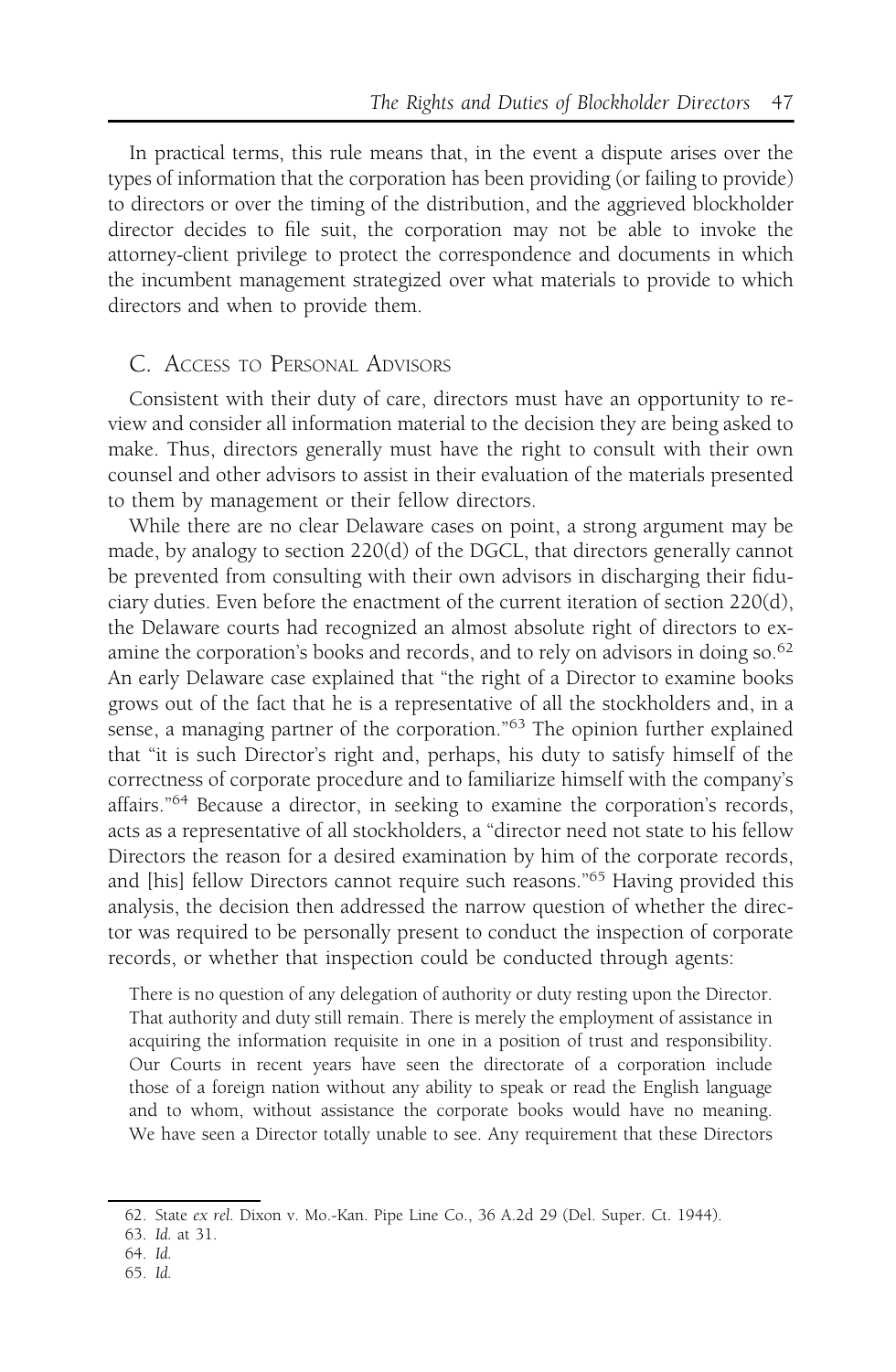be personally present at any examination of corporate books or records would, we think, be wholly devoid of reason.<sup>66</sup>

While not squarely addressing the issue of whether a director may have his attorneys present at a meeting of the board, this reasoning—that the director remains the responsible fiduciary and that the advisors serve to facilitate the director's fiduciary decision-making function—supports the argument that individual directors generally should be permitted to have their advisors present for board meetings to assist with the discharge of their duties on behalf of the corporation and all of its stockholders.<sup>67</sup> There is arguably no principled distinction between what is necessary for a director to understand fixed information created in the past (i.e., books and records) as opposed to information being presented to the board in real time. By analogy, a director generally should be able to have a personal advisor present in the boardroom to assist the director in understanding the information being presented for the purpose of discharging his fiduciary duties to the corporation and all of its stockholders.

The idea that directors could bring personal advisors into the boardroom, however, is understandably not warmly received by management, corporate counsel, and other directors. There is a natural concern that if a director brings a lawyer or other advisors to the meeting, then those advisors will speak out and dominate the conversation. There is also an understandable concern that if one director retains and brings personal counsel or advisors, then other directors will feel the need to bring their own personal advisors. The number of people involved in the meeting could grow to the point where the meeting becomes dysfunctional.

As with many issues, there is a range of reasonable positions on the use of advisors, as well as points where a court would grant equitable relief, either to the director or to the remainder of the board. For example, the premise of board-centric governance is that the directors have the right to deliberate and share views at the meeting. If a director was using counsel or other advisors as his mouthpiece or to dominate a meeting or advocate an agenda that diverges from the director's duty to advance the interests of the corporation and all of its stockholders, a board would have stronger grounds to regulate the involvement of those advisors. A line could be drawn between having the advisors present so they could hear the proceedings and assist the director versus allowing the advisors to participate actively in the meeting. By contrast, if management was making a presentation about a highly technical issue and the director wanted the assistance of a technical expert who could question management, then a restriction barring the advisor from participating may be more difficult to justify. Reflecting the need for case-by-case balancing, a leading treatise states that "[a]s a

<sup>66.</sup> Id. at 32.

<sup>67.</sup> See Holdgreiwe v. Nostalgia Network, Inc., Civ. A. No. 12914, 1993 WL 144604, at \*7 (Del. Ch. Apr. 29, 1993) (refusing to permit a director to inspect books and records using conflicted professionals, such as "accountants, lawyers or other advisors," thereby implying that he could use other, non-conflicted advisors).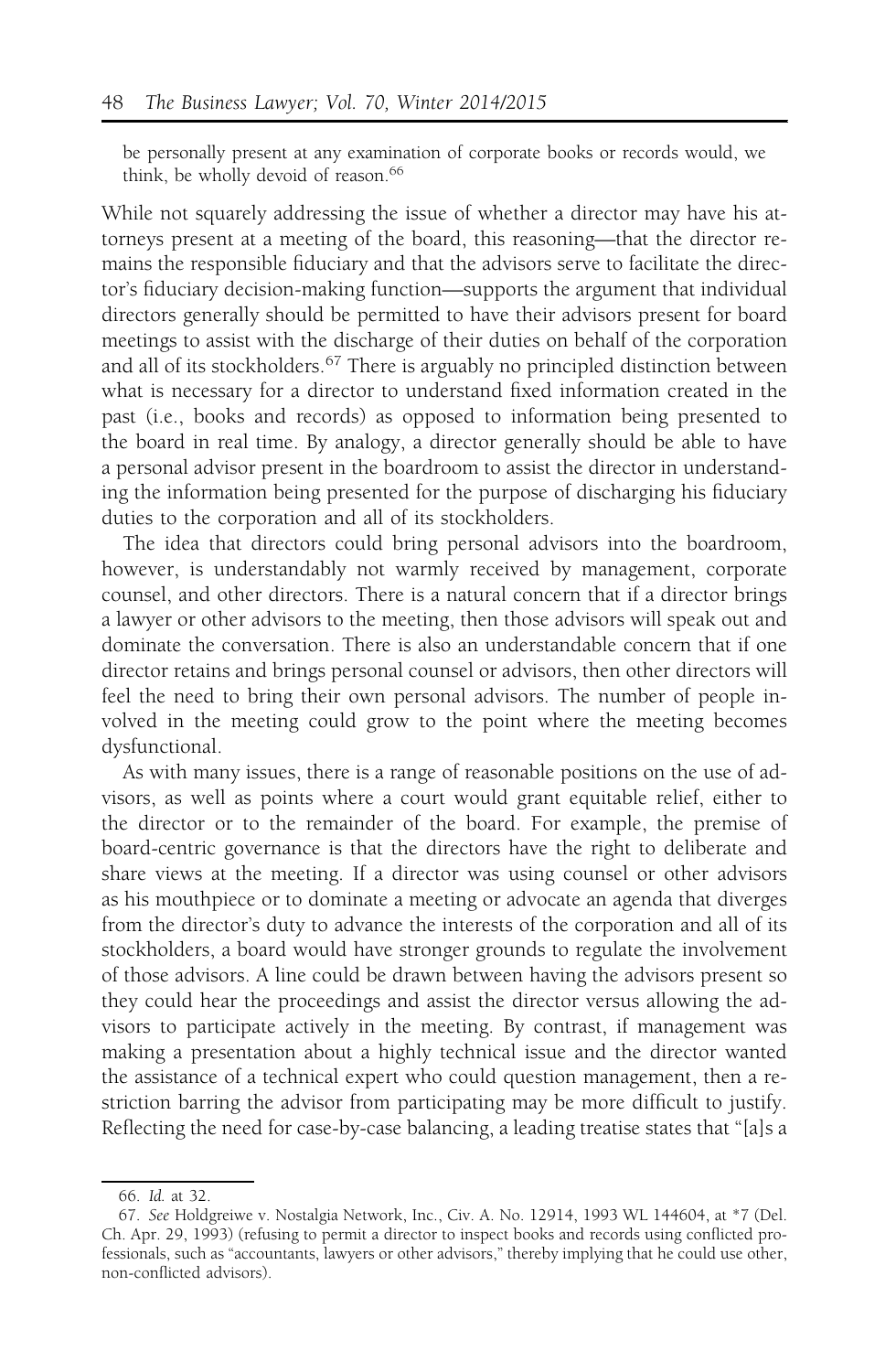general rule, directors may be allowed to have their own counsel present, but a board of directors may be able to exclude a director's personal lawyer."<sup>68</sup> The same treatise suggests that the certificate of incorporation and bylaws may restrict the presence of non-directors at board meetings.<sup>69</sup> How a court rules in a particular dispute involving a director's personal advisors will likely depend heavily on the facts and equities of the case and whether the respective parties involved appear to have acted reasonably.

## IV. CORE DIRECTOR DUTIES

A director's rights flow from his statutory obligation to manage and oversee the business and affairs of the corporation and his fiduciary obligations to do so loyally and with due care. But at the same time, the director's fiduciary obligations impose duties upon the director. At their core, a director's fiduciary duties require that the director act prudently and in good faith "to promote the value of the corporation for the benefit of its stockholders."<sup>70</sup> The reference to "stockholders" means all of the corporation's stockholders as a collective.<sup>71</sup> It means the stockholders as a whole, without reference to any of their special contractual rights, which is what academics refer to as the "single owner standard."<sup>72</sup> Because blockholder directors are often affiliated with entities whose interests may differ from those of the stockholders as a whole, and because blockholders are often dual fiduciaries who also owe a duty of loyalty to their differently situated entities, this standard poses particular risks for blockholder directors.

One heightened risk faced by a blockholder director is an inference of conflict that may arise from a different investment time horizon. Under the DGCL, unless a Delaware corporation provides otherwise in its certificate of incorporation, its existence is perpetual.<sup>73</sup> Capital that is provided to the corporation in exchange for an equity interest in the corporation, whether the investment is made in the form of shares of common stock or preferred stock, is permanent capital.<sup>74</sup> The directors' fiduciary duties therefore require that they maximize the value of the corporation over the long term for the benefit of the providers of longterm (i.e., presumptively permanent) capital.75

Blockholder directors, however, may have different investment horizons and objectives. Activist investors are frequently viewed as event-driven, short-term investors—a reputation that is not entirely undeserved. In a memorandum dated

<sup>68. 1</sup> R. FRANKLIN BALOTTI & JESSE A. FINKELSTEIN, DELAWARE LAW OF CORPORATIONS & BUSINESS ORGA-NIZATIONS § 4.8[B], at 4-25 (Supp. 2014) (footnote omitted).

<sup>69.</sup> Id. § 4.8[B], at 4-25 n.127.

<sup>70.</sup> eBay Domestic Holdings, Inc. v. Newmark, 16 A.3d 1, 34 (Del. Ch. 2010).

<sup>71.</sup> See supra note 1.

<sup>72.</sup> See, e.g., Alan Schwartz, The Fairness of Tender Offer Prices in Utilitarian Theory, 17 J. LEGAL STUD. 165, 166 (1988).

<sup>73.</sup> DEL. CODE ANN. tit. 8, §§ 102(b)(5), 122(1) (2011).

<sup>74.</sup> See In re Trados Inc. S'holder Litig., 73 A.3d 17, 37–38 (Del. Ch. 2013).

<sup>75.</sup> The Delaware Supreme Court made a similar point in Gantler v. Stephens, 965 A.2d 695 (Del. 2009), where it recognized that "enhancing the corporation's long term share value" is a "distinctively corporate concern." Id. at 706.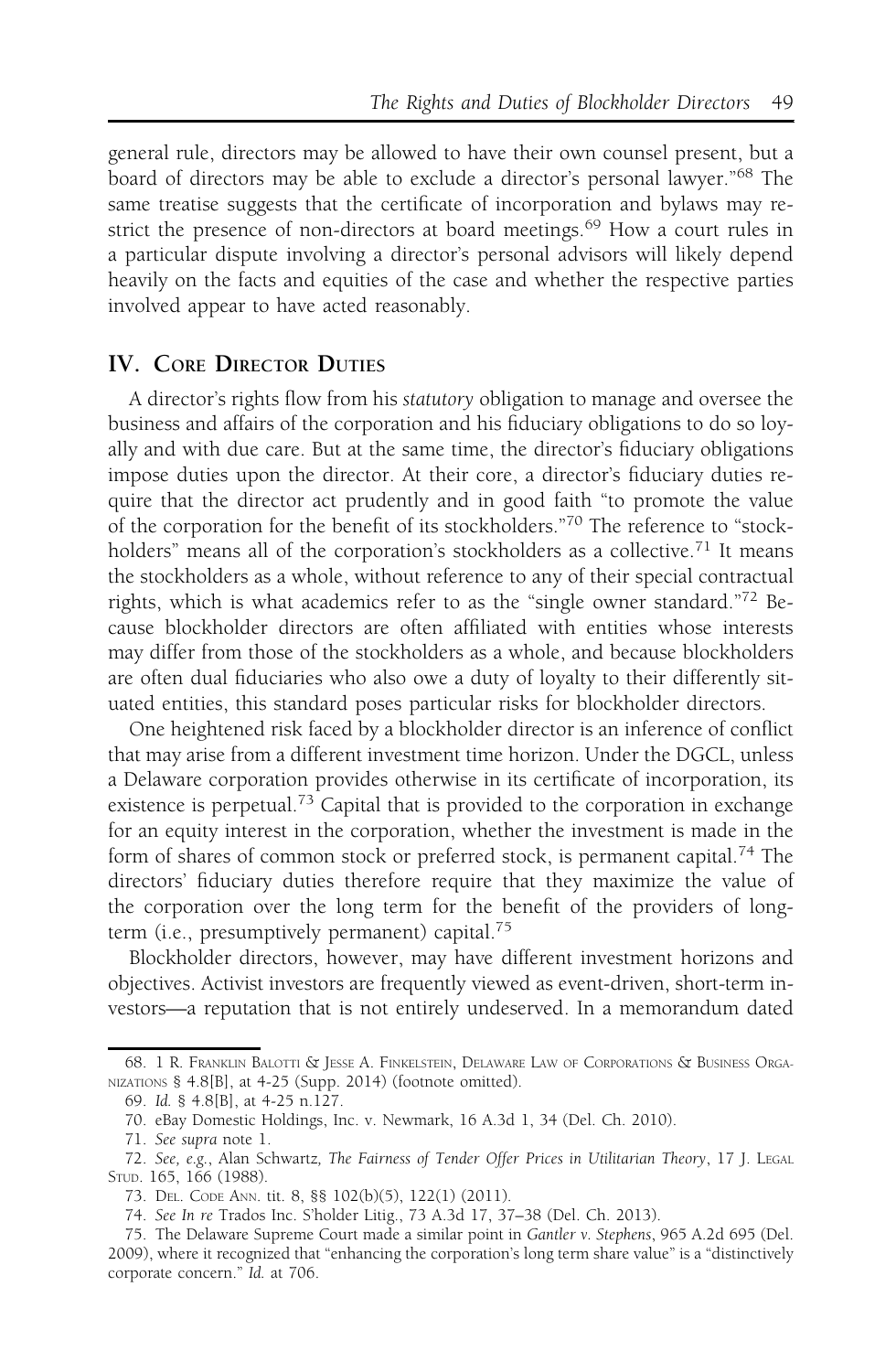August 8, 2013, prominent corporate lawyer Martin Lipton described the pressures that U.S. companies face to deliver short-term results, stating:

These challenges are exacerbated by the ease with which activist hedge funds can, without consequence, advance their own goals and agendas by exploiting the current regulatory and institutional environment and credibly threatening to disrupt corporate functioning if their demands are not met. Activist hedge funds typically focus on immediate steps, such as a leveraged recapitalization, a split-up of the company or sales or spinoffs of assets or businesses that may create an increase in the company's near term stock price, allowing the activist to sell out at a profit, but leave the company to cope with the increased risk and decreased flexibility that these steps may produce.76

Chief Justice (then-Chancellor) Strine has expressed a similar degree of skepticism about the motives of so-called activist investors, stating:

[M]any activist investors hold their stock for a very short period of time and may have the potential to reap profits based on short-term trading strategies that arbitrage corporate policies. . . . [T]here is a danger that activist stockholders will make proposals motivated by interests other than maximizing the long-term, sustainable profitability of the corporation.77

Like the activist investors, many venture capital funds invest in start-up or midstage corporations with a particular investment horizon in mind, giving rise to the risk of proposals designed solely to provide an exit opportunity.<sup>78</sup> A blockholder director who also serves in a fiduciary capacity for such an investor can face a conflict of interest: the blockholder director's duties to the corporation require that the director manage for the long term, while the blockholder director's duties to the investor require that the director manage for an exit.

For a blockholder director, the conflict of interest poses serious risk because it creates exposure to a claim for a loyalty breach. Delaware law presumes that directors act loyally and in good faith, which is a subsidiary element of the duty of loyalty.<sup>79</sup> A plaintiff can rebut the presumption as to a particular director by showing that the director was interested in the transaction or was not independent of someone who was interested in the transaction.<sup>80</sup> But as the Delaware Supreme Court explained in In re Walt Disney Co. Derivative Litigation, <sup>81</sup> a plaintiff also can seek to rebut the presumption of loyalty by demonstrating that the

<sup>76.</sup> Martin Lipton, Current Thoughts About Activism, HARV. L. SCH. FORUM ON CORP. GOVERNANCE & FIN. REG. (Aug. 8, 2013, 9:15 AM), http://blogs.law.harvard.edu/corpgov/2013/08/09/currentthoughts-about-activism/.

<sup>77.</sup> Leo E. Strine, Jr., One Fundamental Corporate Governance Question We Face: Can Corporations Be Managed for the Long Term Unless Their Powerful Electorates Also Act and Think Long Term?, 66 BUS. LAW. 1, 8 (2010) (footnote omitted).

<sup>78.</sup> See, e.g., In re Trados Inc. S'holder Litig., Civ. A. No. 1512-CC, 2009 WL 2225958 (Del. Ch. July 24, 2009).

<sup>79.</sup> See In re Trados Inc. S'holder Litig., 73 A.3d 17, 37 n.5 (Del. Ch. 2013).

<sup>80.</sup> See generally Emerald Partners v. Berlin, 726 A.2d 1215, 1221 (Del. 1999) (citing Cinerama, Inc. v. Technicolor Inc., 663 A.2d 1156, 1162–64 (Del. 1995); In re Tri-Star Pictures, Inc., Litig., 634 A.2d 319, 333 (Del. 1993)).

<sup>81. 906</sup> A.2d 27 (Del. 2006).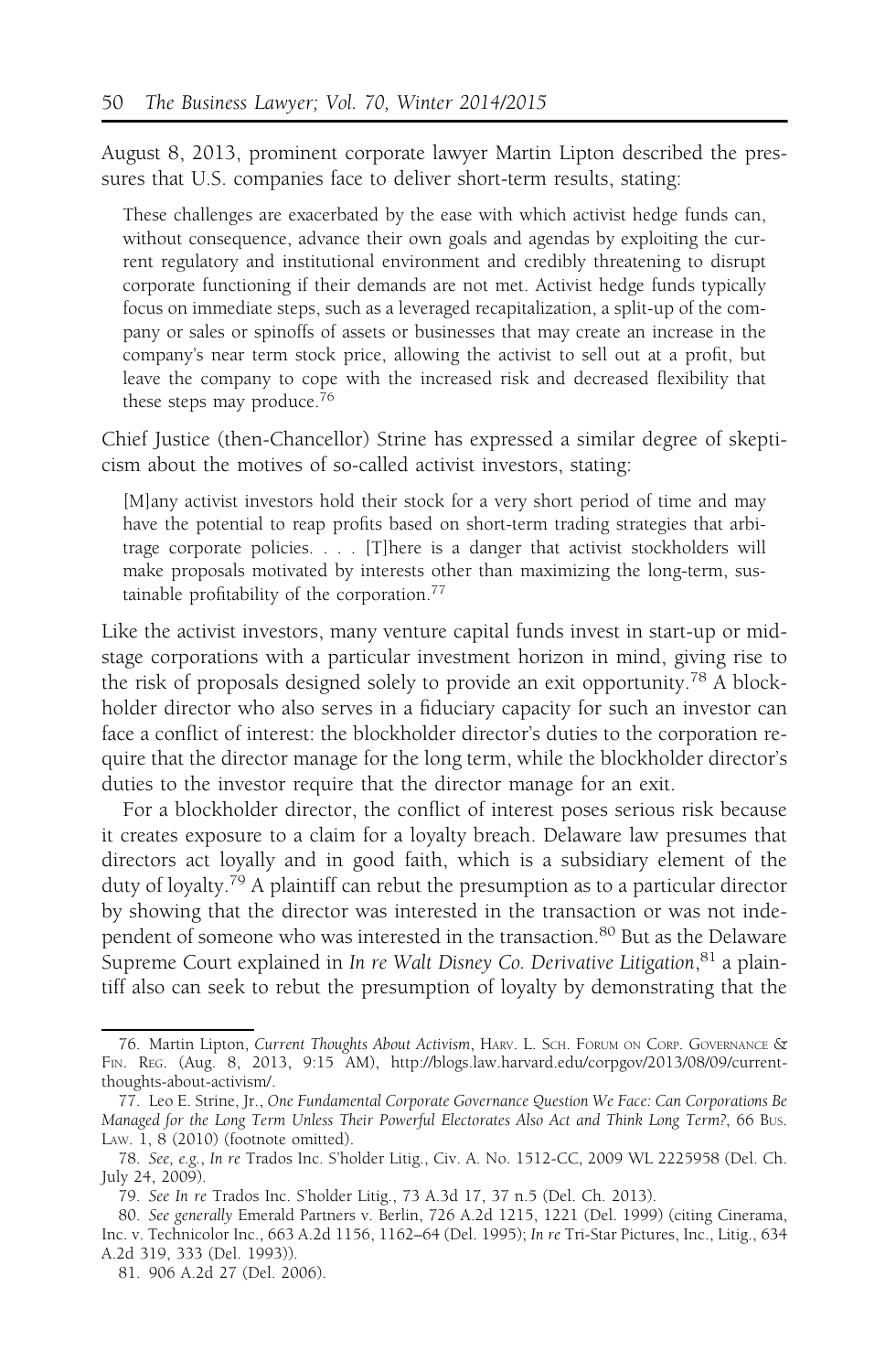director failed to pursue the best interests of the corporation and its stockholders (without regard to any special contractual rights) and therefore failed to act in good faith.<sup>82</sup> "A failure to act in good faith may be shown, for instance, where the fiduciary intentionally acts with a purpose other than that of advancing the best interests of the corporation."<sup>83</sup>

A common retort from blockholder directors is that if they were placed on the board by a particular constituency, they obviously are there to look out for that constituency. Not only should no one be surprised by this, those directors argue, but it should not give rise to a loyalty violation. But Delaware law has consistently rejected the concept of so-called "constituency directors."84 Instead, if a blockholder director acts to benefit the investor that appointed him to the exclusion or detriment of the corporation and its stockholders generally, then the business judgment rule would be rebutted as to that director.<sup>85</sup> If the board lacked a majority of disinterested, independent directors, or if the blockholder director's conflict was not disclosed and was material, the directors would have to show that the result was entirely fair.<sup>86</sup> If the director took action unilaterally, then the director would have to demonstrate that his conduct was entirely fair and did not constitute bad-faith conduct.<sup>87</sup>

A breach of the duty of loyalty, including a failure to act in good faith, potentially carries heavy consequences. An exculpatory provision will not protect

<sup>82.</sup> Id. at 53 ("Our law clearly permits a judicial assessment of director good faith for that former purpose [of rebutting the business judgment rule]."); eBay Domestic Holdings, Inc. v. Newmark, 16 A.3d 1, 40 (Del. Ch. 2000) ("Under Delaware law, when a plaintiff demonstrates the directors made a challenged decision in bad faith, the plaintiff rebuts the business judgment rule presumption, and the burden shifts to the directors to prove that the decision was entirely fair to the corporation and its stockholders."); In re Walt Disney Co. Derivative Litig., 907 A.2d 693, 760–79 (Del. Ch. 2005) (conducting a director-by-director analysis to determine if the individual members of the board, none of whom were directly interested in the hiring or termination of the corporation's president, acted in bad faith), aff 'd, 906 A.2d 27 (Del. 2006).

<sup>83.</sup> Disney, 906 A.2d at 67; accord Stone v. Ritter, 911 A.2d 362, 369 (Del. 2006) ("A failure to act in good faith may be shown, for instance, where the fiduciary intentionally acts with a purpose other than that of advancing the best interests of the corporation . . . ."); see Gagliardi v. TriFoods Int'l, Inc., 683 A.2d 1049, 1051 n.2 (Del. Ch. 1996) (defining a "bad faith" transaction as one "that is authorized for some purpose other than a genuine attempt to advance corporate welfare or is known to constitute a violation of applicable positive law"); In re RJR Nabisco, Inc. S'holder Litig., Civ. A. No. 10389, 1989 WL 7036, at \*15 (Del. Ch. Jan. 31, 1989) (explaining that the business judgment rule would not protect "a fiduciary who could be shown to have caused a transaction to be effectuated (even one in which he had no financial interest) for a reason unrelated to a pursuit of the corporation's best interests").

<sup>84.</sup> See generally E. Norman Veasey & Christine T. Di Guglielmo, How Many Masters Can a Director Serve? A Look at the Tensions Facing Constituency Directors, 63 BUS. LAW. 761 (2008) (summarizing Delaware case law).

<sup>85.</sup> Cede & Co. v. Technicolor, Inc., 634 A.2d 345, 361 (Del. 1993) ("[T]he duty of loyalty mandates that the best interest of the corporation and its shareholders takes precedence over any interest possessed by a director, officer or controlling shareholder and not shared by the stockholders generally."); see also Guth v. Loft, Inc., 5 A.2d 503, 510 (Del. 1939) (noting that corporate fiduciaries "are not permitted to use their position of trust and confidence to further their private interests").

<sup>86.</sup> See In re Trados Inc. S'holder Litig., 73 A.3d 17 (Del. Ch. 2013).

<sup>87.</sup> See, e.g., Shocking Techs., Inc. v. Michael, Civ. A. No. 7164-VCN, 2012 WL 4482838, at \*10 (Del. Ch. Oct. 1, 2012).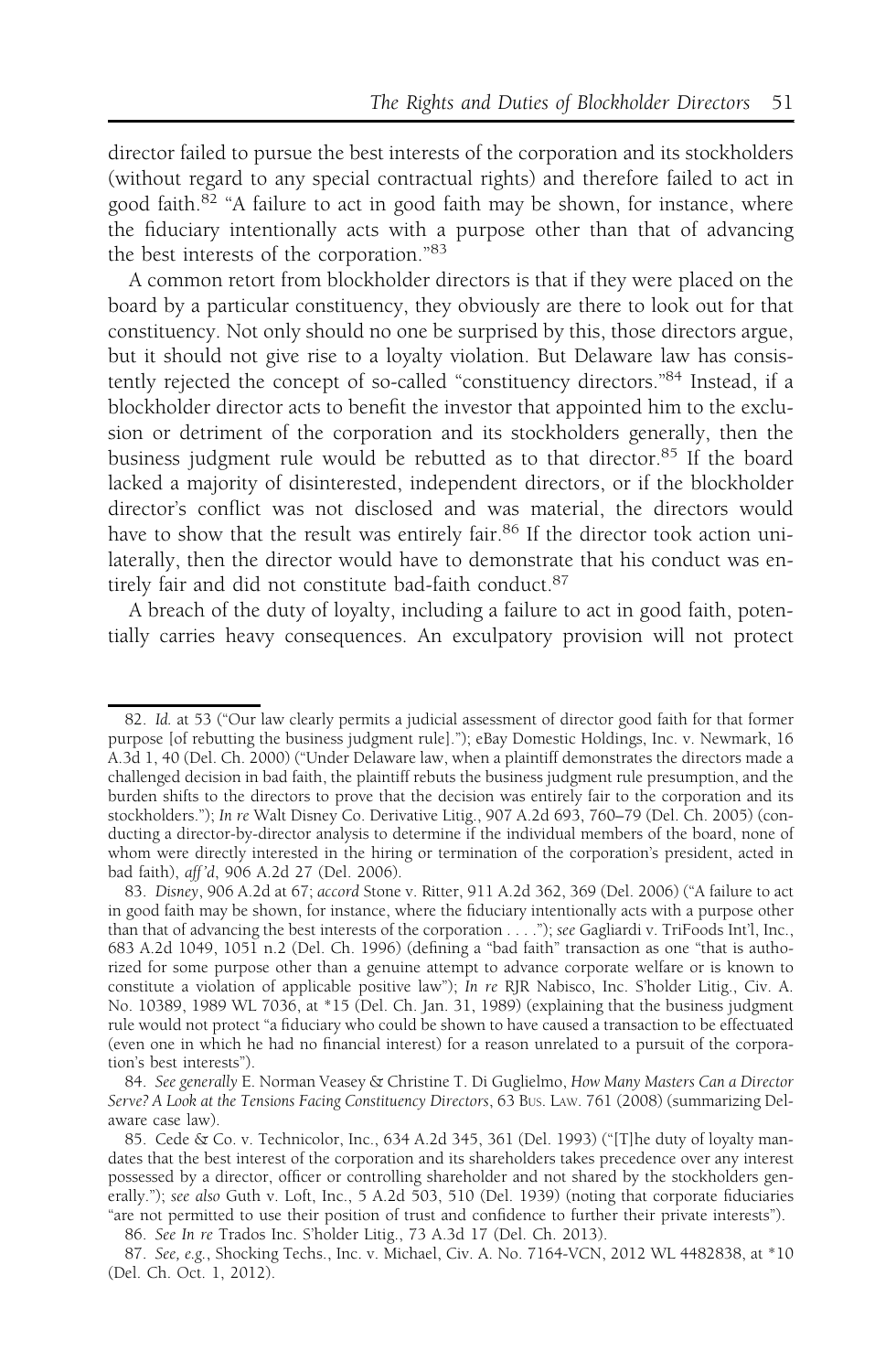against damages for disloyal or bad-faith acts.<sup>88</sup> Statutory indemnification also may not be available for bad-faith conduct.<sup>89</sup>

#### A. CONFIDENTIALITY

Inherent in the duty of loyalty is an obligation to protect the corporation by maintaining the confidentiality of its sensitive information. The Court of Chancery held in Henshaw v. American Cement Corp., <sup>90</sup> a decision from 1969, that a director owes a duty of confidentiality to the corporation. In Shocking Technologies v. Michael, a decision from 2012, a director was held to have breached his fiduciary duty of loyalty by providing confidential information to a potential investor.<sup>91</sup> The director was a classic blockholder director who represented holders of preferred stock.<sup>92</sup> Despite providing nearly 60 percent of the corporation's financing, certain late-round preferred stockholders had only secured a single board seat.<sup>93</sup> After experiencing financial difficulties and with a liquidity crisis looming, the corporation began identifying potential investors for another capital raise. The court noted that the blockholder director had expressed concerns about corporate governance and believed that he would have more leverage over governance matters if the corporation did not obtain outside financing and had to negotiate from a position of financial weakness.<sup>94</sup> The court found that he had shared information about the corporation's negotiating position with a potential investor, including the lack of competing bids,  $95$  and that, through an associate, he had tried to encourage the investor to take a hard line and not invest. The Court of Chancery held that the blockholder director had breached his duty of loyalty:

The steps that a shareholder-director may take to achieve objectives are not without limits. A director may not harm the corporation by, for example, interfering with crucial financing efforts in an effort to further such objectives. Moreover, he may not use confidential information, especially information gleaned because of his board membership, to aid a third party which has a position necessarily adverse to that of the corporation.<sup>96</sup>

At the same time, however, the court recognized that not every disclosure by a director will result in a breach of that director's duty of loyalty.

[F]air debate may be an important aspect of board performance. A board majority may not muzzle a minority board member simply because it does not like what

- 93. Id. at \*2.
- 94. Id. at \*4.
- 95. Id. at \*7.
- 96. Id. at \*9.

<sup>88.</sup> DEL. CODE ANN. tit. 8, § 102(b)(7) (2011).

<sup>89.</sup> Id. § 145(a), (b).

<sup>90. 252</sup> A.2d 125 (Del. Ch. 1969).

<sup>91.</sup> Shocking Techs., 2012 WL 4482838, at \*10.

<sup>92.</sup> Id. at \*1 n.2.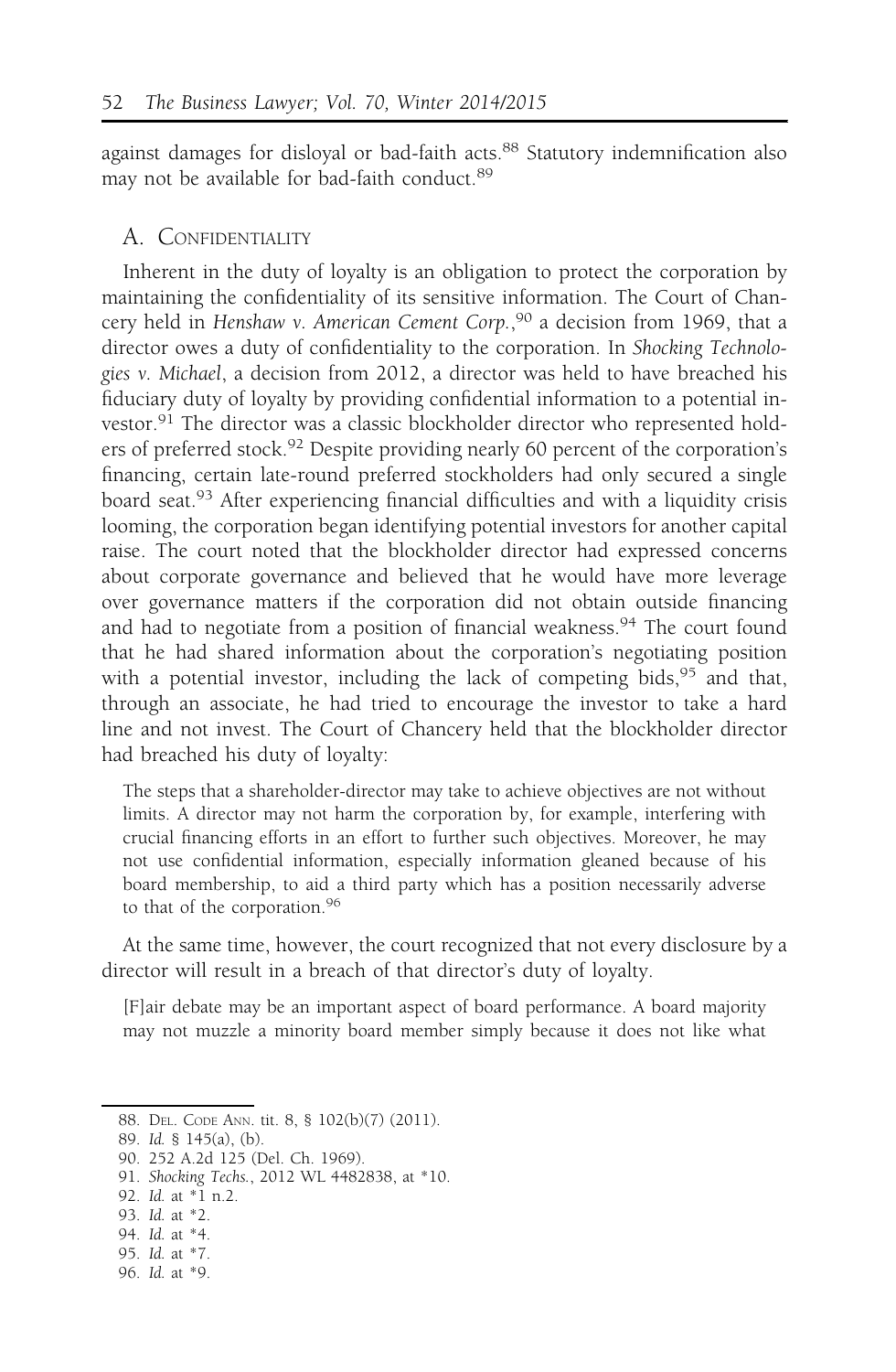she may be saying. . . . [C]riticism of the conduct of a board majority does not necessarily equate with criticism of the corporation and its mission.<sup>97</sup>

The court cautioned that "a dissident board member has significant freedom to challenge the majority's decisions and to share his concerns with other shareholders."<sup>98</sup>

To address the risk that a director may believe it is necessary to share confidential information, corporate counsel may suggest that all directors enter into confidentiality agreements. Delaware precedent supports a director taking the position that a confidentiality agreement is unnecessary because the director's fiduciary duties already impose an obligation of confidentiality on the director. In Henshaw,<sup>99</sup> the Court of Chancery declined to require a director to sign a confidentiality agreement for precisely this reason. Henshaw was both a director of American Cement and the holder of approximately 15 percent of its outstanding stock.<sup>100</sup> At the time, American Cement had sued other members of its board for breach of fiduciary duty, and the list of agents and attorneys that Henshaw intended to use to inspect American Cement's books and records included one of the defendants in that litigation and several members of the law firm representing the defendant.<sup>101</sup> Although there was good reason to question how Henshaw might use the information, the Court of Chancery did not require Henshaw to execute a confidentiality agreement, finding that his fiduciary duties provided American Cement with sufficient protection. The court explained that fear that a director "may abuse his position as a director and make information available to persons hostile to the [c]orporation or otherwise not entitled to it" does not provide grounds for the corporation to refuse to provide the information.<sup>102</sup> If the director "does violate his fiduciary duty in this regard, then the Corporation has its remedy in the courts."<sup>103</sup> The fact that a director potentially faces a breach of fiduciary duty claim and remedial consequences if he misuses information suggests that a director's need for information will be bona fide. The Henshaw court did, however, prohibit Henshaw from providing the documents to the defendants in the litigation involving American Cement and their counsel.

In addition to being unnecessary, a confidentiality agreement could create difficulties for the director if the agreement required the director to take action in violation of his fiduciary duties. Assume, for example, that a director became aware of potential criminal conduct at the corporation and felt compelled to contact law enforcement. The director would face a direct conflict between the duty to report the conduct (as a means of protecting the corporation) and his contractual obligation to maintain the confidentiality of corporate information.<sup>104</sup>

- 100. Id. at 127.
- 101. Id.
- 102. Id. at 129.
- 103. Id.

<sup>97.</sup> Id. at \*11.

<sup>98.</sup> Id.

<sup>99.</sup> Henshaw v. Am. Cement Corp., 252 A.2d 125 (Del. Ch. 1969).

<sup>104.</sup> See supra note 33 and accompanying text.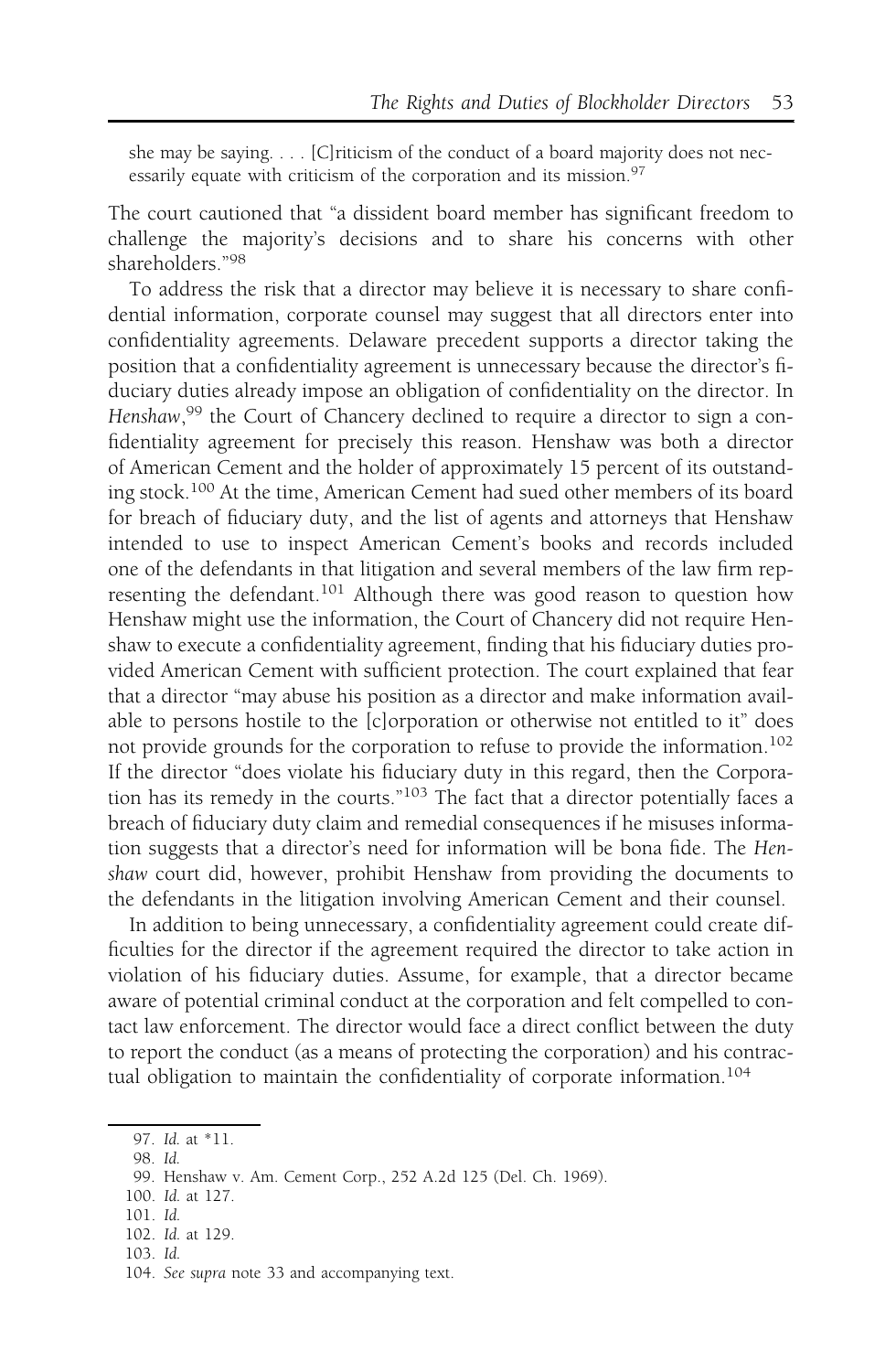Given these problems, directors are on solid ground when resisting confidentiality agreements. To the extent management and corporate counsel are concerned about a director's potential disclosure of confidential information, a better course would be to have the director confirm that he understands that his duty of loyalty includes a duty to maintain the confidentiality of sensitive information, and for the company to make clear to the director when it considers particular information to be sensitive and why. A director still may take the position that his fiduciary duties require disclosure of the confidential information, but the corporation in that situation will have created a strong record. By contrast, insisting on a confidentiality agreement may create the impression of an attempt by management to muzzle the director and give management a contractual veto over the director's exercise of his fiduciary duties.

## B. INFORMATION SHARING

The flipside of confidentiality is information sharing. A question that often arises in the blockholder director context is whether the blockholder director can share information with the stockholder that appointed the director. The intuitive response to this question varies widely depending on baseline expectations. When counsel work predominantly with public companies and are steeped in concerns about Regulation FD and insider trading, the intuitive response is strongly against any type of information sharing and in favor of an expectation that all confidential information remains in the boardroom and goes no further. When counsel work predominantly with privately held companies, particularly venture-backed start-ups, the intuitive response is precisely the opposite. Director representatives of venture capital firms report regularly to their firms and partners on the status of their investments, and those reports regularly include confidential information. For counsel who represent certain types of investors in publicly held firms—such as private equity firms, hedge funds, or activist investors—the expectation is often somewhere in between. Some investors will not want any confidential information so they are not restricted in their ability to trade. Other investors have a longer-term horizon and follow a model closer to that of a venture fund model that contemplates reporting regularly on or consulting with their partners about portfolio companies. Director representatives of these firms will expect to be able to share information and will seek to cabin any further dissemination and prevent misuse of the information at the investor level.

Delaware fiduciary duty law does not distinguish between publicly traded corporations and privately held companies.<sup>105</sup> The same rules regarding information sharing therefore apply in both contexts. Not surprisingly, therefore, Delaware law has developed a rule that accommodates information sharing. To the extent a director misuses confidential information or permits his affiliate to misuse confidential information, the corporation has a remedy against the director

<sup>105.</sup> Nixon v. Blackwell, 626 A.2d 1366, 1379–80 (Del. 1993).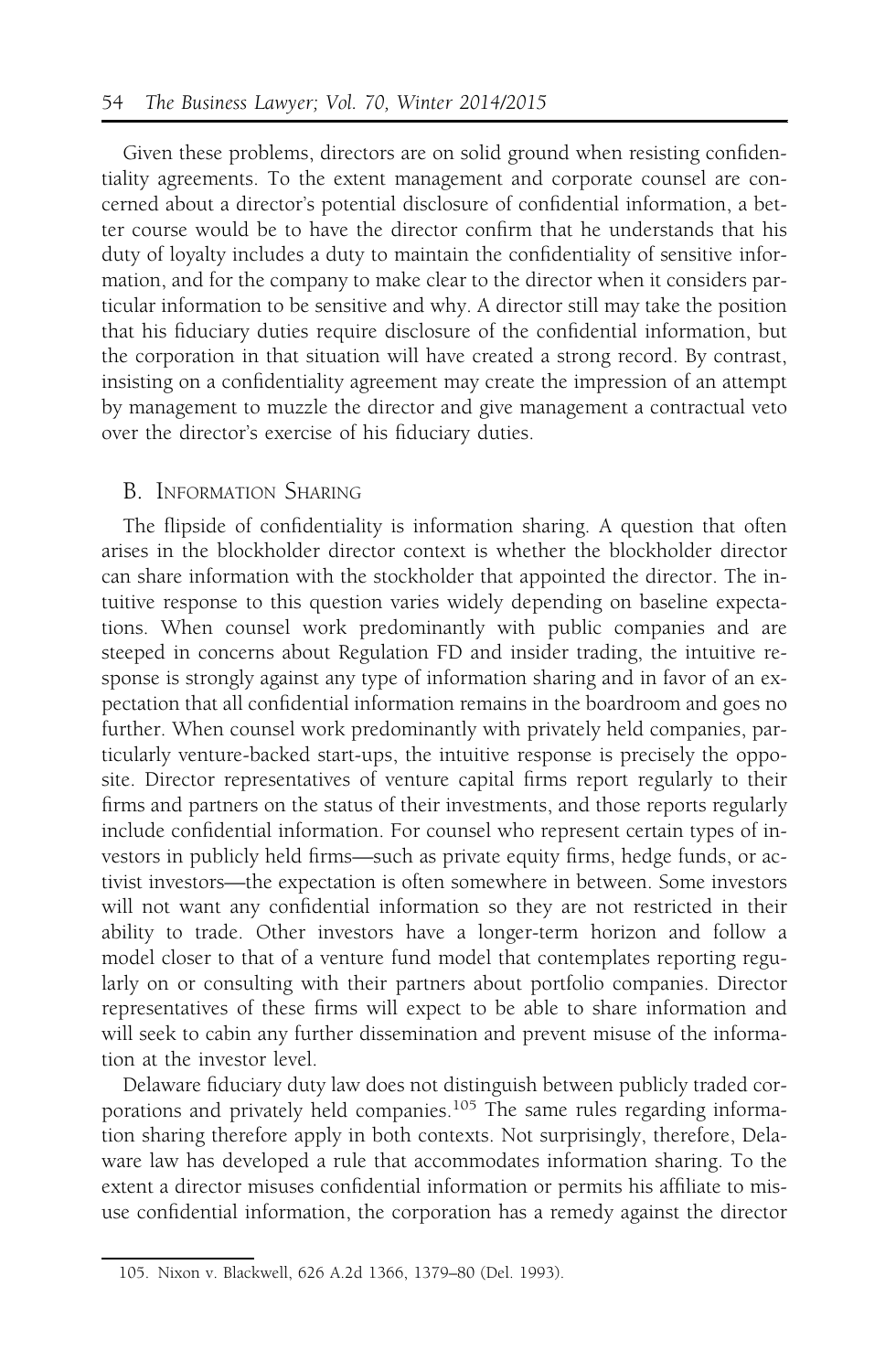for breach of fiduciary duty. The corporation can also require the director's affiliate to enter into a confidentiality agreement that restricts the use or further dissemination of the information. Although it is likely not a good practice to attempt to insist that a director enter into a confidentiality agreement, there are no impediments to entering into such an agreement with the director's affiliate.

A series of Delaware cases establish the rule permitting information sharing, including Kalisman v. Friedman,<sup>106</sup> Moore Business Forms, Inc. v. Cordant Holdings Corp.,<sup>107</sup> and AOC Limited Partnership v. Horsham Corp.<sup>108</sup> The most recent decision, Kalisman, squarely presented the question of whether sharing was permitted when the parties had failed to address the matter. Jason Taubman Kalisman was a director of Morgans Hotel Group Co. and a founding member of OTK Associates, LLC, which held 13.9 percent of Morgans's outstanding common stock.<sup>109</sup> The other members of Morgans's board sought to restrict Kalisman's access to certain information on the basis that, among other things, he intended to share that information with OTK.<sup>110</sup> Relying on Moore Business Forms, AOC, and other cases, the court rejected this position, stating: "When a director serves as the designee of a stockholder on the board, and when it is understood that the director acts as the stockholder's representative, then the stockholder is generally entitled to the same information as the director."<sup>111</sup>

This rule reflects the practical reality that director representatives in both public and private companies routinely share confidential corporate information with colleagues at their affiliated investment funds. The managing directors of these funds regularly meet to monitor their investments, and they routinely receive reports from their director designees on the performance of their portfolio companies.<sup>112</sup> In most cases, the blockholder directors themselves are managers or fiduciaries of the fund that made the investment, and the managers of the fund are often fiduciaries of the limited partners or other investors in the fund. A bright-line rule against information sharing would create the potential for breaches of duty at two levels: first at the corporate level by preventing the director representatives from engaging in behavior that is currently a normal part of the investment and monitoring process, and second at the fund level by preventing the director who was a fund fiduciary from sharing information that was material to the fund. Such a rule only would be honored in the breach. Rather than an actual rule to guide conduct, a rule against information sharing would put a cause of action in the hands of the corporation to use at its discretion. And if a corporation were to try to enforce it, a seemingly bright-line rule would turn out in practice to involve fact-laden litigation about the degree to

<sup>106.</sup> Civ. A. No. 8447-VCL, 2013 WL 1668205 (Del. Ch. Apr. 17, 2013).

<sup>107.</sup> Civ. A. Nos. 13911, 14595, 1996 WL 307444 (Del. Ch. June 4, 1996).

<sup>108.</sup> Civ. A. No. 12480, 1992 WL 97220, at \*1 (Del. Ch. May 5, 1992).

<sup>109.</sup> Kalisman, 2013 WL 1668205, at \*6.

<sup>110.</sup> Id.

<sup>111.</sup> Id.

<sup>112.</sup> See, e.g., In re Trados Inc. S'holder Litig., Civ. A. No. 1512-VCL, 2013 WL 4511262, at \*4–5 (Del. Ch. Aug. 16, 2013) (describing reports made by VC-fund blockholder directors to their respective funds with regard to Trados's performance).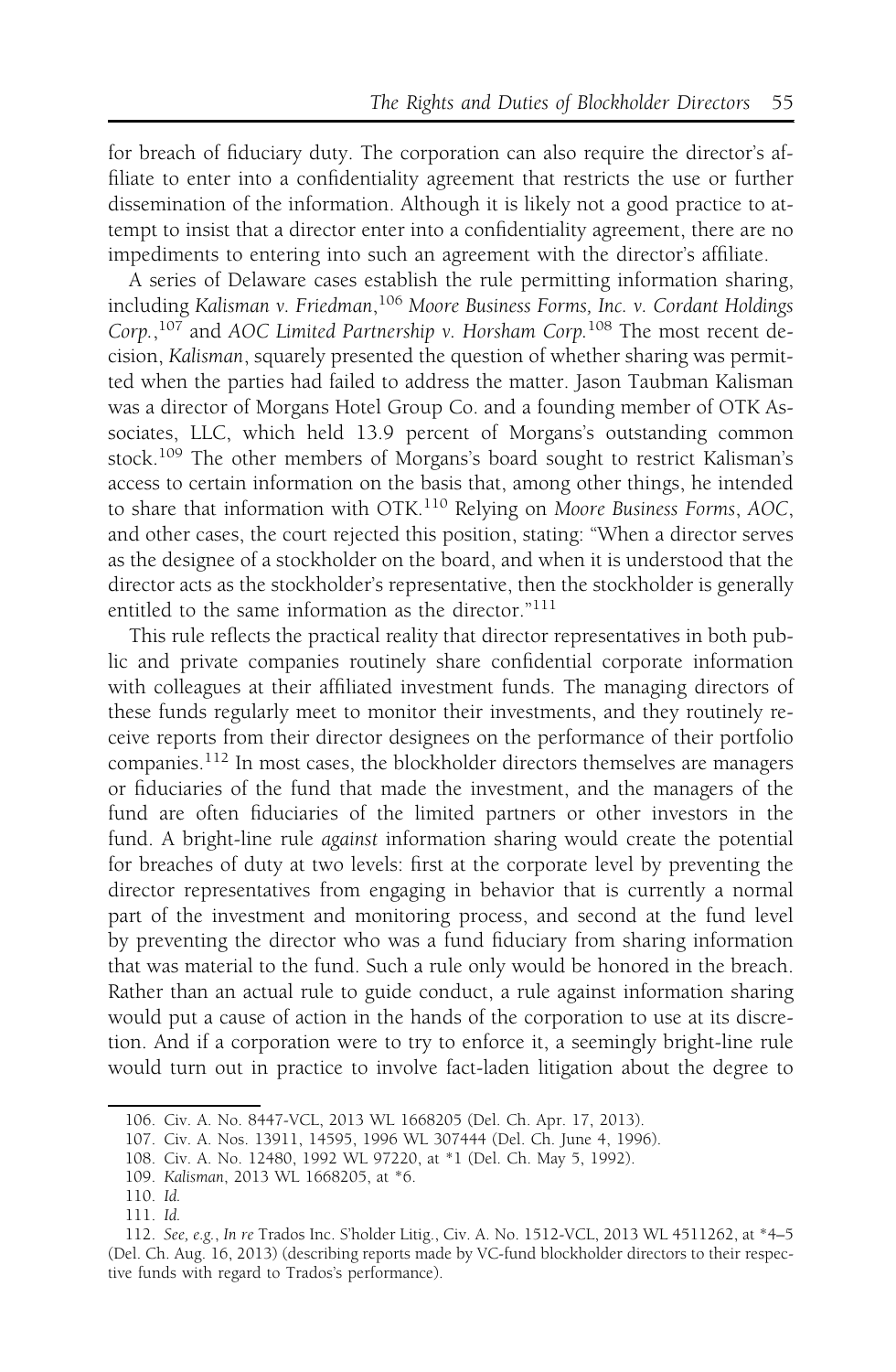which other directors knew about and consented to the sharing or engaged in similar information sharing themselves. The better approach, which Delaware has adopted, is therefore to permit information sharing and allow corporations to address risks by contracting with the affiliate and by enforcing the directors' fiduciary duties.

The implicit right to share information also comports with the Delaware Supreme Court's decision on derivative standing in Schoon v. Smith.<sup>113</sup> There, Richard W. Schoon was a director of Troy Corporation, having been appointed by a large stockholder. Schoon filed a derivative action on behalf of Troy alleging that his fellow directors had breached their fiduciary duties.<sup>114</sup> He claimed that, because he was a fiduciary, he should be afforded the same standing as a stockholder to bring a derivative suit.<sup>115</sup> The Delaware Supreme Court rejected his argument, noting that although the Delaware General Assembly would have the power to confer standing on directors to bring a derivative suit, it had not elected to do so.<sup>116</sup> The supreme court held that the common law only would recognize a director's right to sue in a case where otherwise there would be a "complete failure of justice."<sup>117</sup> The supreme court found that there would not be a complete failure of justice in Schoon because the stockholder with whom Schoon was affiliated could file the derivative action. Since Troy was privately held, the stockholder only could assert the claim if it had access to information that was available to Schoon as a director. Implicit in Schoon, therefore, is the premise that the director could convey information to the stockholder at whose direction he served.<sup>118</sup>

To reiterate, the ability of a blockholder director to convey information to the stockholder that placed him on the board does not mean that the fund or investor obtains the unfettered right to use the information in whatever manner it sees fit. Given the affiliation between the blockholder director and the stockholder and the understanding that information will flow from the blockholder director to the stockholder, the stockholder will be treated as a constructive insider for the purpose of the common law limitations on insider trading.<sup>119</sup> The corporation also could have a cause of action against the stockholder for any further

<sup>113. 953</sup> A.2d 196 (Del. 2008).

<sup>114.</sup> Id. at 199.

<sup>115.</sup> Id.

<sup>116.</sup> Id.; cf. CML V, LLC v. Bax, 6 A.3d 238 (Del. Ch. 2010), aff 'd, 28 A.3d 1037 (Del. 2011). In Bax, the Court of Chancery held that section 18-1002 of the Delaware Limited Liability Company Act limited standing to bring a derivative claim to holders of membership interests in the limited liability company and their assignees, and that it did not extend standing to creditors of the limited liability company. Id. In affirming the ruling of the Court of Chancery, the Delaware Supreme Court stated: "[T]he General Assembly is free to elect a statutory limitation on derivative standing for [limited liability companies] that is different than that for corporations, and thereby preclude creditors from attaining standing. The General Assembly is well suited to make that policy choice and we must honor that choice. In this respect, it is hardly absurd for the General Assembly to design a system promoting maximum business entity diversity." CML V, LLC v. Bax, 28 A.3d 1037, 1043 (Del. 2011).

<sup>117.</sup> Schoon, 953 A.2d at 208.

<sup>118.</sup> See id. at 208–09.

<sup>119.</sup> See Brophy v. Cities Serv. Co., 70 A.2d 5 (Del. Ch. 1949).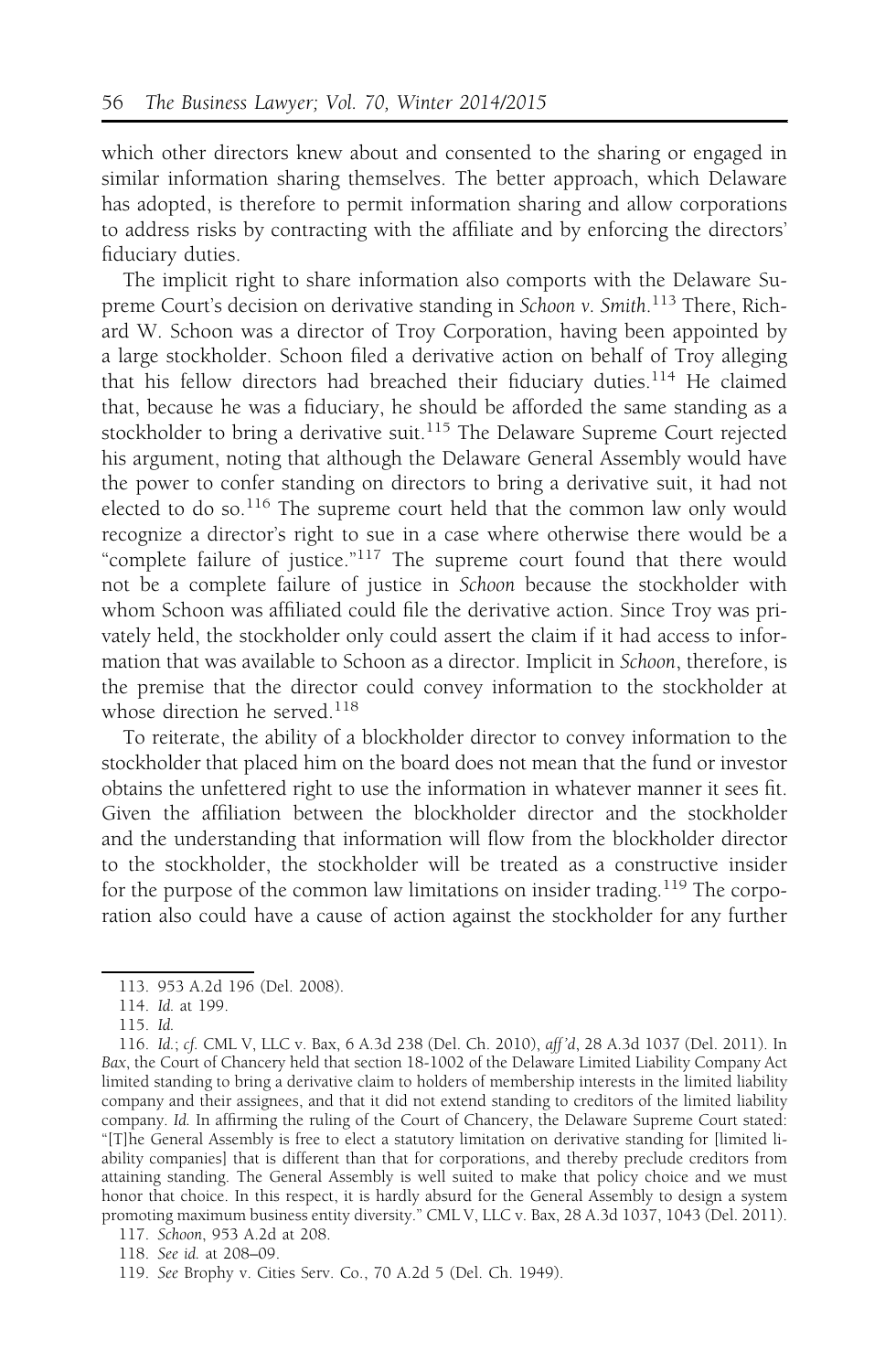disclosure of confidential information that inflicted harm on the corporation. In other words, the director can share with his stockholder affiliate, but the ability to share within the silo does not permit sharing outside of the silo.

# V. COMMITTEES

A largely uncharted area under Delaware law is the ability of a board to use a committee to isolate a blockholder director. When faced with a blockholder director who is viewed as an adversary, boards often delegate certain responsibilities to a committee that excludes the disfavored director. Section 141(c) of the DGCL indisputably gives the board the power to delegate its duties to a committee,<sup>120</sup> but the equitable limitations on this delegation have yet to be explored. Can a committee of "all but one" be used to exclude a blockholder director from substantive board deliberations and decision making? If so, for how long can that committee be maintained? If a transaction requires board approval under the DGCL, can a committee conduct all of the substantive deliberations, make a recommendation to the full board, and then have the full board approve the transaction in a perfunctory vote taken in reliance on the committee's recommendation? Equity undoubtedly has a role in deciding the issue. Decisions by fiduciaries under Delaware law are "'twice-tested,' once for statutory compliance and again in equity." $121$  Section 141(c) answers the legal issue. It does not answer the equitable issue.

In considering how a court would approach a director's claim that he was being inequitably excluded from the board's deliberative process, it is necessary first to consider the purpose for which the committee was formed and the board's reason for excluding the director. There is support in Delaware law for excluding a director from board deliberations, through the use of a committee or otherwise, when the individual has a direct conflict with the subject matter being discussed.<sup>122</sup> Delaware decisions have commented favorably on the practice of independent directors meeting in executive session without management or outside the presence of an interested or conflicted director. In Disney, for example, the Court of Chancery held that the board of directors acted properly in reviewing the Disney CEO's decision to terminate Michael Ovitz, the company's president and a director, during an executive session and waiting to inform Ovitz until after the meeting.<sup>123</sup> The termination was pre-planned, but rather than tell Ovitz about it beforehand or signal to the markets that a change was in the

<sup>120.</sup> DEL. CODE ANN. tit. 8, § 141(c) (2011).

<sup>121.</sup> See Carsanaro v. Bloodhound Techs., Inc., 65 A.3d 618, 641 (Del. Ch. 2013) (citing Sample v. Morgan, 914 A.2d 647, 672 (Del. Ch. 2007)); see also Adolphe A. Berle, Jr., Corporate Powers as Powers in Trust, 44 HARV. L. REV. 1049, 1049 (1931) ("[I]n every case, corporate action must be twice tested: first, by the technical rules having to do with the existence and proper exercise of the power; second, by equitable rules somewhat analogous to those which apply in favor of a cestui que trust to the trustee's exercise of wide powers granted to him in the instrument making him a fiduciary.").

<sup>122.</sup> See Moore Bus. Forms, Inc. v. Cordant Holdings Corp., Civ. A. Nos. 13911, 14595, 1996 WL 307444, at \*6 (Del. Ch. June 4, 1996).

<sup>123.</sup> In re Walt Disney Co. Derivative Litig., 906 A.2d 27, 44–45 (Del. 2006).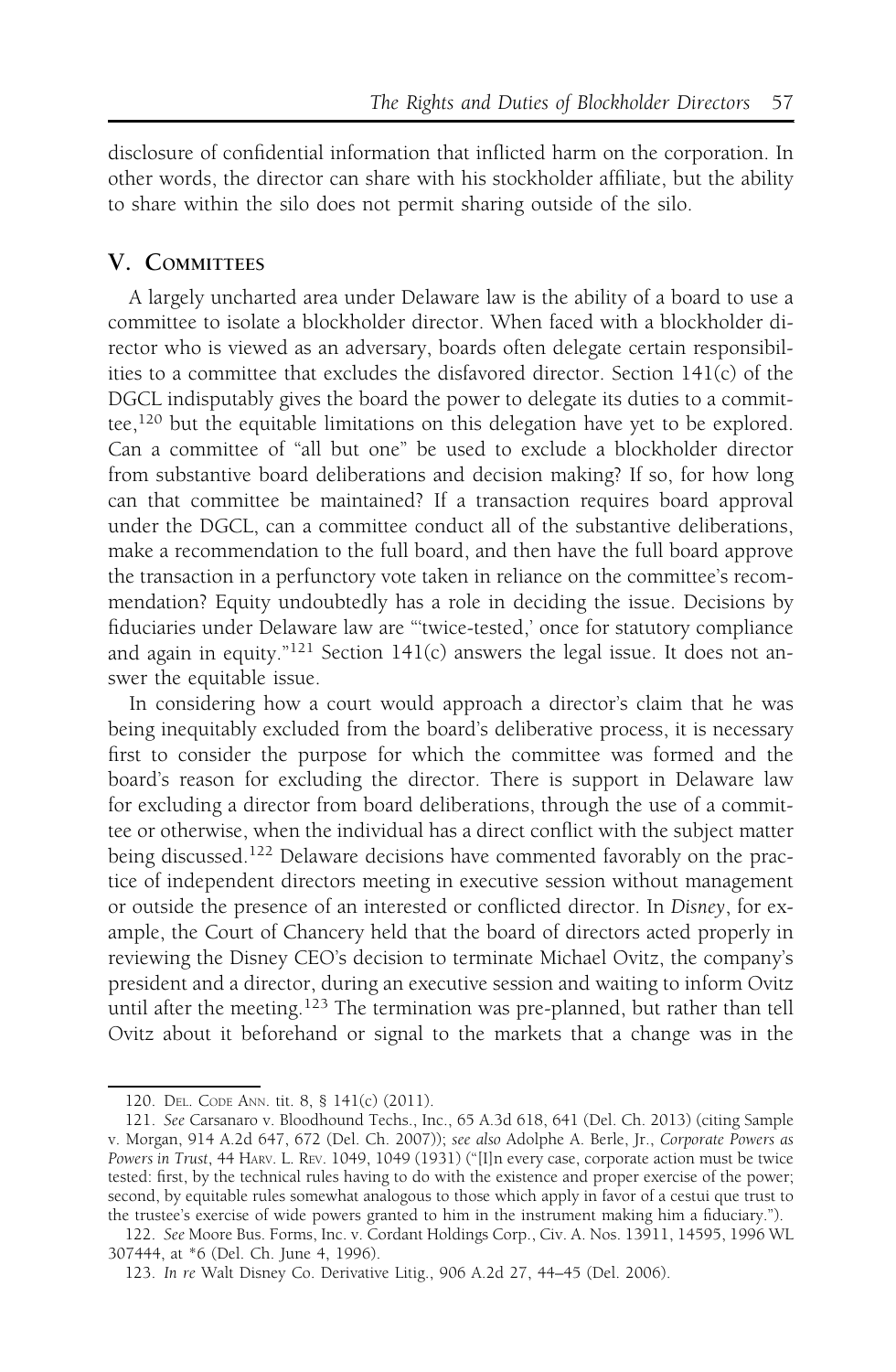works, the board nominated Ovitz for an additional term as a director—an arguably deceptive act.<sup>124</sup> Similarly, in In re Massey Energy Co. Derivative & Class Action Litigation, outside directors met among themselves and had "back channel conversations" about a powerful chairman and CEO's performance and his potential replacement; the Court of Chancery described those communications without intimating any criticism.<sup>125</sup> Likewise, in Air Products & Chemicals, Inc. v. Airgas, Inc., the Court of Chancery noted favorably that Airgas's independent directors had met outside of the CEO's presence to affirm their collective position on resisting Air Products' takeover attempt.126 Reinforcing the point, the Court of Chancery has criticized boards for failing to deliberate outside of the presence of an interested director.<sup>127</sup> In Grobow v. Perot, the Court of Chancery, in addressing the plaintiffs' claims that a stockholder demand that the board of General Motors Corporation bring suit over its repurchase of securities held by a company controlled by Ross Perot would have been futile, considered whether GM's board could have properly considered the demand.<sup>128</sup> The stockholder-plaintiff pointed out that Perot did not attend the meeting at which the board approved the repurchase and argued that his absence suggested that GM's directors acted to defend themselves against Perot. The Court of Chancery rejected this argument, finding that Perot did not threaten the directors' incumbency. "[G]iven Perot's clear financial self-interest in the matter to be considered and voted upon, it has not been shown that GM's directors acted improperly in insisting that Perot not be present."<sup>129</sup>

The Court of Chancery's opinion in Emerald Partners v. Berlin also implies that directors could exclude an interested director from deliberations over the matter in which the director was interested.130 In a post-trial decision, the Court of Chancery held that a transaction between May Petroleum, Inc. and its controlling stockholder Craig Hall, who also served as a May director, was entirely fair to the stockholders of May.<sup>131</sup> Hall negotiated the transaction with three disinterested directors of May, but those directors were not formally constituted as a special committee.<sup>132</sup> The Court of Chancery held that "all relevant aspects of the process . . . have been found probative of fair dealing, with one exception: the nonaffiliated directors' failure to exclude Hall and Berlin[, another director who was

<sup>124.</sup> Id.

<sup>125.</sup> Civ. A. No. 5430-VCS, 2011 WL 2176479, at \*11–15 (Del. Ch. May 31, 2011).

<sup>126. 16</sup> A.3d 48, 64 n.61 (Del. Ch. 2011).

<sup>127.</sup> See Yucaipa Am. Alliance Fund II, L.P. v. Riggio, 1 A.3d 310, 326–27 (Del. Ch. 2010) (noting that the presence of the founder and chairman interfered with free deliberations), aff 'd, 15 A.3d 218 (Del. 2011) (table); Emerald Partners v. Berlin, Civ. A. No. 9700, 2003 WL 21003437, at \*28 (Del. Ch. Apr. 28, 2003) ("The single flaw in the non-affiliated directors' decision-making process was their failure to insist that Hall and Berlin absent themselves entirely from that process."), aff'd, 840 A.2d 641 (Del. 2003) (table).

<sup>128. 526</sup> A.2d 914, 917 (Del. Ch. 1987), aff 'd, 539 A.2d 180 (Del. 1988).

<sup>129.</sup> Id. at 922 n.11.

<sup>130.</sup> Civ. A. No. 9700, 2003 WL 21003437 (Del. Ch. Apr. 28, 2003).

<sup>131.</sup> Id. at \*1.

<sup>132.</sup> Id. at \*8, \*22.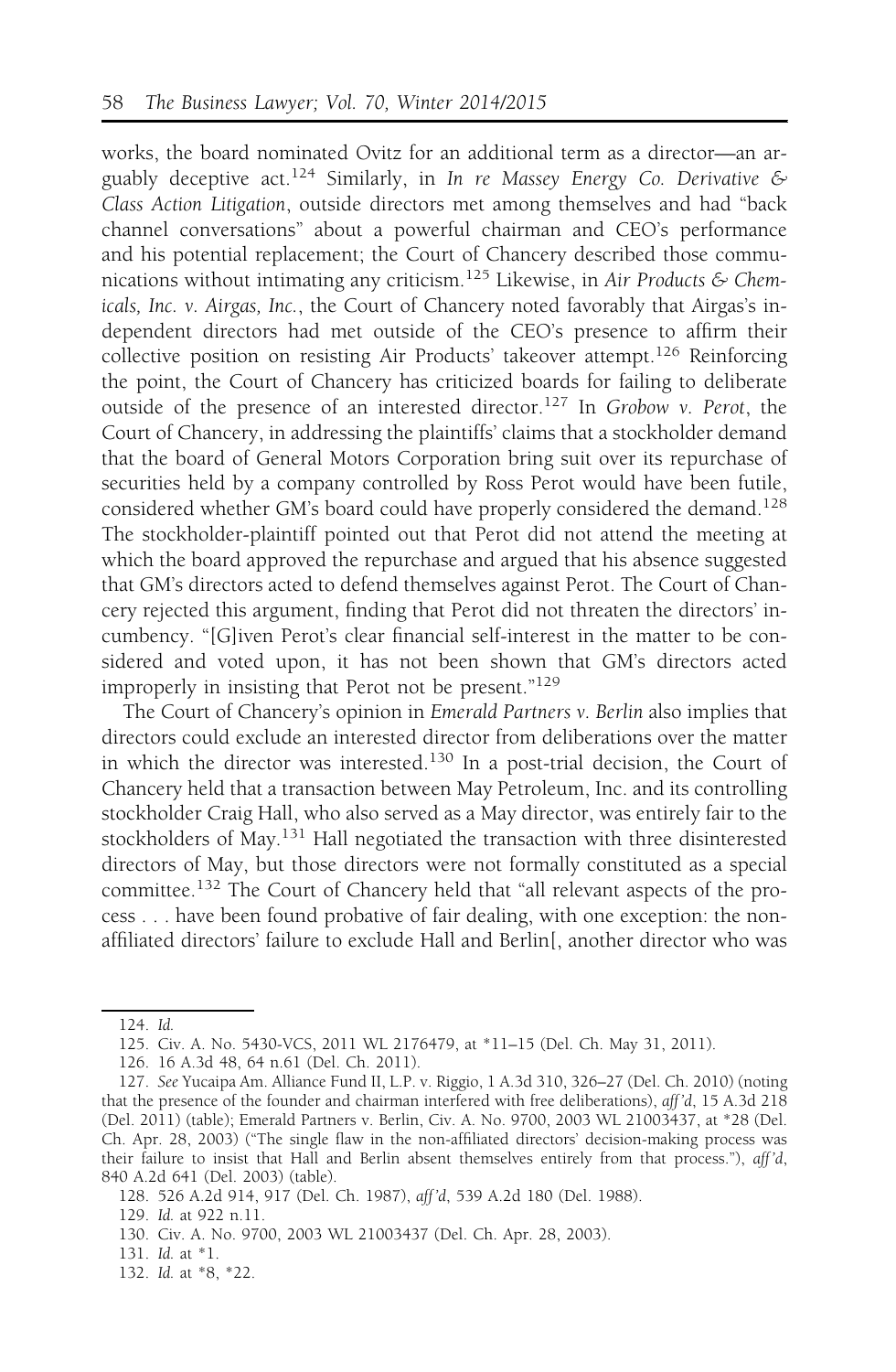formerly part of management,] from all of their meetings and deliberations relating to the merger."<sup>133</sup>

At the same time, other decisions indicate that, to the extent a board may exclude a director through the use of a board committee, it only could do so if the director faces a specific and direct conflict of interest with respect to the matter under discussion. In KLM v. Checchi,<sup>134</sup> for example, the Court of Chancery considered whether the board of Northwest Airlines properly held a meeting without giving notice to directors who were officers of Northwest's large minority stockholder, KLM.135 The purpose of the meeting was to discuss whether a stockholder rights plan could be used to limit the actions KLM could take. KLM moved to compel discovery into what took place at the meeting, and the board responded that it had properly excluded the interested directors. This court granted the motion to compel, explaining:

It is far from clear, despite defendant's argument to the contrary, that [the KLM directors] should or would have been recused from general discussions about the adoption of a shareholders' rights plan. The mere fact that KLM had announced to the board of Northwest that if their view of their existing agreements with Northwest were frustrated by some board action that the board should expect litigation as a response may well serve to insulate them from discussions relating to the litigation but not from a discussion on the relative merits of a shareholders' rights plan. A threat to enforce contractual rights does not require, or for that matter excuse, a meeting of the board of directors for the purposes of discussing a "poison pill" with KLM's designated directors intentionally excluded.136

The Court of Chancery's statements suggest that the board could exclude the KLM directors "from discussions relating to the litigation," where the interests of the KLM directors were directly adverse, but not "from a discussion on the relative merits of a shareholders' rights plan," where the conflict was readily apparent but more attenuated.

Cases addressing a director's right to information similarly suggest that any power to exclude one or more directors is limited to situations where there is a direct conflict that is readily apparent. As discussed, the right to information includes access to privileged material, and as a general rule, "a corporation cannot assert the privilege to deny a director access to legal advice furnished to the board during the director's tenure."<sup>137</sup> Nevertheless, Delaware cases have recognized that a board can withhold information from a director where the disfavored individual faces a clear and direct conflict. Thus, a board can withhold

<sup>133.</sup> Id. at \*28; see also Encite LLC v. Soni, Civ. A. No. 2476-CC, 2008 WL 2973015, at \*7 (Del. Ch. Aug. 1, 2008) (noting in passing that "[b]ecause he was considered an interested director with respect to the Marsh Group bid, he was not permitted to participate in any board evaluation of the bids submitted by other parties").

<sup>134.</sup> Civ. A. No. 14764-NC, 1997 WL 525861 (Del. Ch. July 23, 1997).

<sup>135.</sup> Id. at \*1.

<sup>136.</sup> Id.

<sup>137.</sup> Moore Bus. Forms, Inc. v. Cordant Holding Corp., Civ. A. Nos. 13911, 14595, 1996 WL 307444, at \*4 (Del. Ch. June 4, 1996); see id. at \*6 ("Mr. Rogers was a member of that board, having the same status as the other directors. No basis exists to assert the privilege against him . . . .").